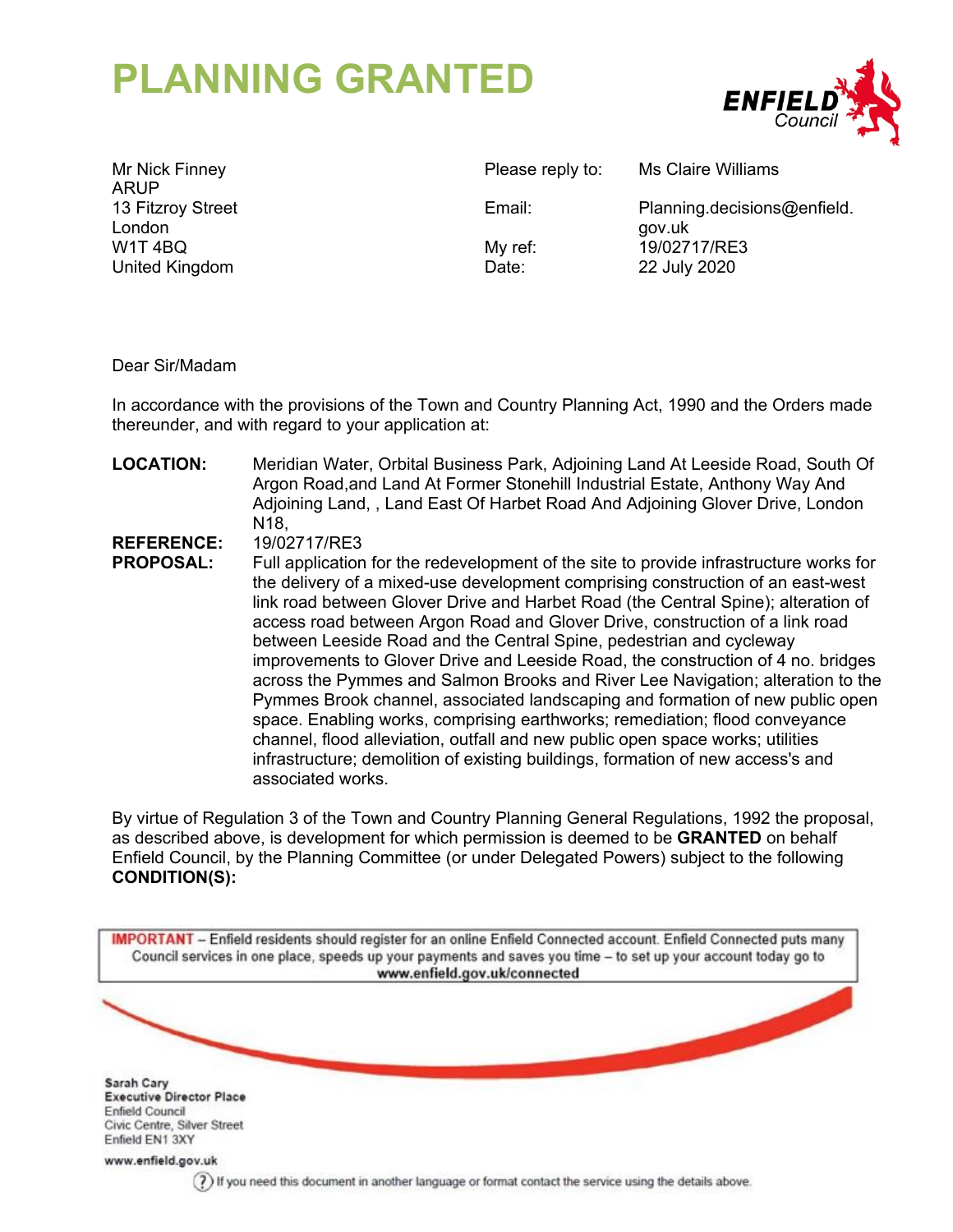## 1 Approved Plans

The development hereby permitted shall be carried out in accordance with the approved plans and documents including plans(s) that may have been revised or may be amended necessary to support the further details application(s) required by conditions of this permission, as set out in the attached schedule which forms part of this notice.

Reason:For the avoidance of doubt and in the interests of proper planning

# 2 Time Limit

The development to which this permission relates must be begun no later than the expiration of three years beginning with the date of the decision notice.

Reason: In accordance with the requirements of section 51 of the Planning and Compulsory Purchase Act 2004.

# 3 Phasing

Prior to the commencement of development a phasing plan of the proposed work sequence shall be submitted for approval. The phasing plan shall include the programme for the delivery of development directly associated with the development proposed within this application. The works shall be carried out in accordance with the approved phasing plan.

Reason: To ensure that implementation of the development is undertaken in a planned manner with infrastructure and access to the site provided in association with occupation of development in accordance with CP 38 of the Enfield Core Strategy (2010).

## *Informative:*

*Should the phasing of any of the matters be required to change following discharge of the condition as a result of updates to the programme of works or phasing of construction, the applicant is required to submit the updated phasing plan(s) to the Local Planning Authority to formally re-discharge the condition.*

4 Landscape - compliance and implementation

Landscaping to be completed in accordance with the following soft landscape plans and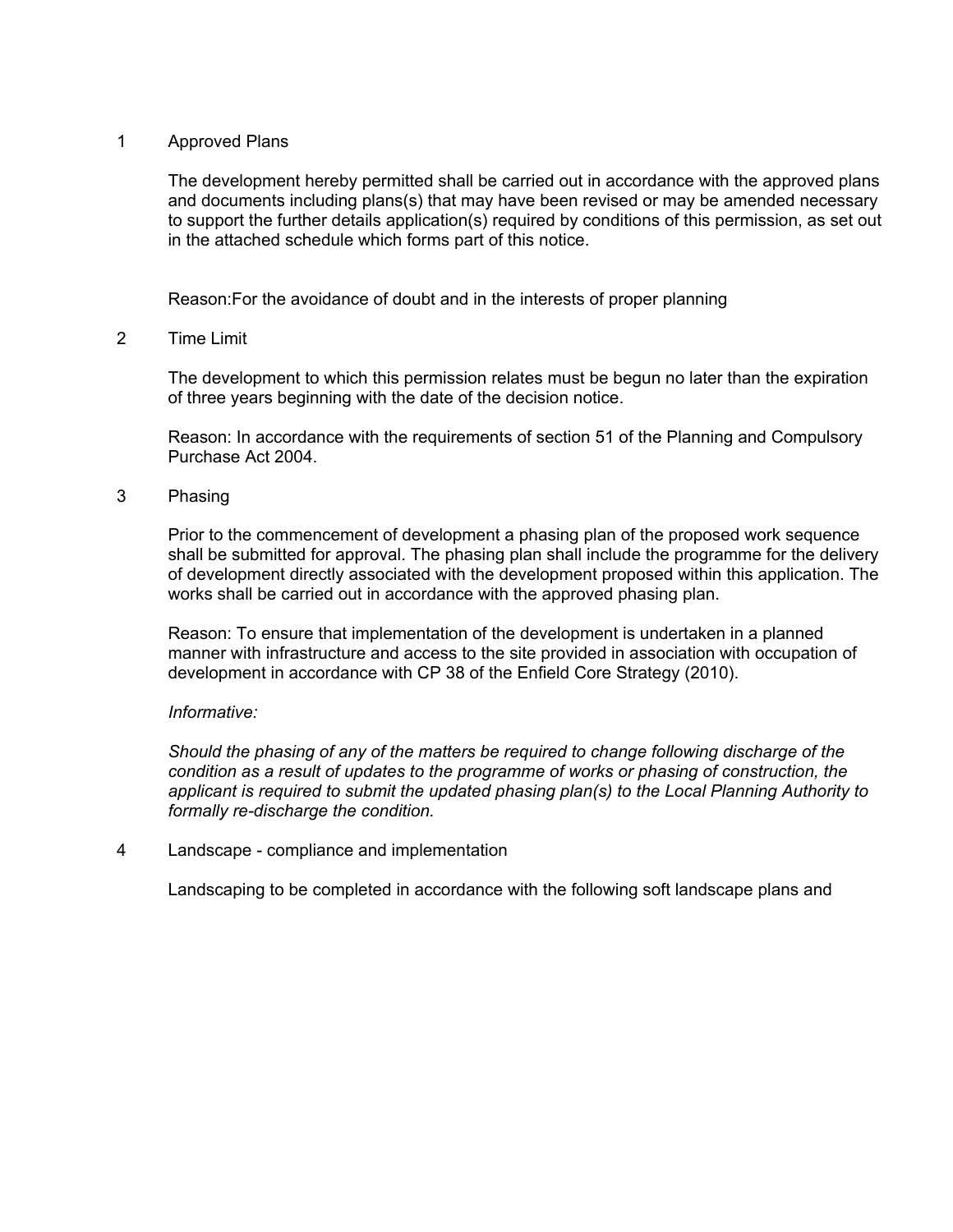planting schedule within the first planting season following completion of the relevant phase of works in accordance with condition 3. Any planting which dies, becomes severely damaged or diseased within five years of planting shall be replaced with new planting in accordance with the approved details.

0052 PR ZZ ZZ SH L 9050 REV02 4 0052 PR ZZ ZZ SH L 9051 REV02 5 0052 PR ZZ GF DR L 1200 REV02 5 0052 PR ZZ GF DR L 1201 REV02 5 0052 PR ZZ GF DR L 1202 REV02 5 0052 PR ZZ GF DR L 1203 REV02 5 0052 PR ZZ GF DR L 1204 REV02 4 0052 PR ZZ GF DR L 1206 REV02 4 0052 PR ZZ GF DR L 1208 REV02 4 0052 PR ZZ GF DR L 1209 REV02 4 0052 PR ZZ GF DR L 1210 REV02 4 0052 PR ZZ GF DR L 1211 REV02 4 0052 PR ZZ GF DR L 1212 REV02 4 0052 PR ZZ GF DR L 1213 REV02 4 0052 PR ZZ GF DR L 1214 REV02 4 0052 PR ZZ GF DR L 1215 REV02 4

Reason: To ensure a high-quality design and satisfactory appearance to public realm in accordance with policies 7.19 and 7.21 of the London Plan (2016) and CP30 of the Enfield Core Strategy (2010) and policies DMD37 and DMD81 of Enfield's Development Management Document (2014).

5 Construction Environmental Management Plan

Prior to the commencement of any development including operations consisting of site clearance, archaeological investigations, investigations for assessing ground conditions, remedial work in respect of any contamination or other adverse ground conditions, diversion and laying of services, erection of any temporary means of enclosure, and the temporary display of site notices or advertisements a detailed Construction Environmental Management Plan and Code of Construction Practice for those works shall be submitted to and approved by the Local Planning Authority. These shall comply and align with the Draft Code of Construction Practice (MWSIW-2.5 June 2019). The plan will include detail on the following information with respect to contaminated land and ground conditions:

i) relevant methods specified in CIRIA A Guide for Safe Working On Contaminated Sites (C132) when handling arisings, due to the potential for hydrocarbons, asbestos and other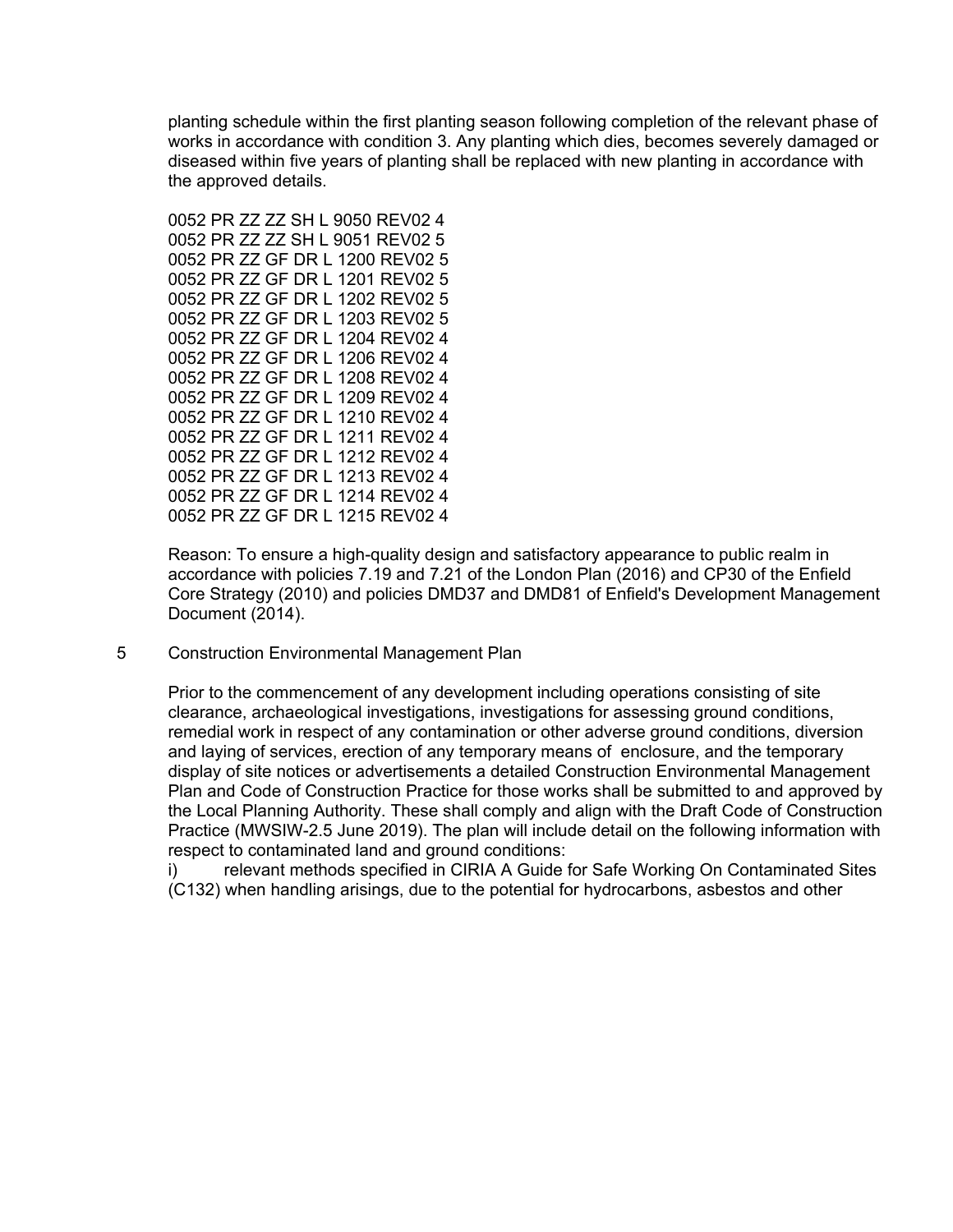contaminants;

ii) procedures and protocols to prevent or manage the exposure of construction workers, visitors to the construction area, and users of neighbouring areas to contaminated materials;

iii) measures to limit dust generation during excavation, handling and storage of potentially contaminated materials;

iv) boundary monitoring of dust, volatile organic compounds and asbestos fibres during excavation and soil handling at points of greatest sensitivity;

v) appropriate procedures for handling and treatment of groundwater;

vi) measures to protect workers from vapours and dermal contact if hydrocarbon contamination is excavated, for instance during piling;

vii) measures required under the Control of Asbestos Regulations 2012 and associated code of practice;

viii) measures to control potential odours from the hydrocarbon and gasworks contaminated soils and prevent nuisance for workers and off site residents; and

ix) good practice operation and containment measures for storage of fuels or liquid chemicals to conform with government regulations and pollution prevention guidance (PPGs) issued by the EA.

x) Measures required under EA Pollution Prevention Guidance on works in, near or over watercourses (PPG5) for works near Pymmes Brook.

xi) specify the measures to be taken to ensure the protection of the structural stability, water quality and biodiversity of the River Lee Navigation, as well as protection of its users. And with respect to biodiversity:

xii) risk assessment of potentially damaging construction activities, identification of biodiversity protection zones, practical measures (both physical measures and sensitive working practices) to avoid or reduce impacts during construction, the location and timing of sensitive works to avoid harm to biodiversity features, identify the times during construction when specialist ecologists need to be present on site to oversee works, responsible persons and lines of communication, use of protective fences, exclusion barriers and warning signs.

The development shall be implemented in accordance with the approved Construction Environmental Management Plan and Code of Construction Practice.

Reason: To ensure the implementation of the construction works does not lead to damage to the existing highway, harm ecological features during the construction phase and to minimise disruption to neighbouring properties and the environment in accordance with policies 5.21, 7.1 and 7.15 of the London Plan (2016), CP32 of the Enfield Core Strategy (2010) and policies DMD64, DMD65, DMD66, DMD68 and DMD70 of the Enfield Development Management Document (2014).

Reason: To ensure the implementation of the construction works does not lead to damage to the existing highway, harm ecological features during the construction phase and to minimise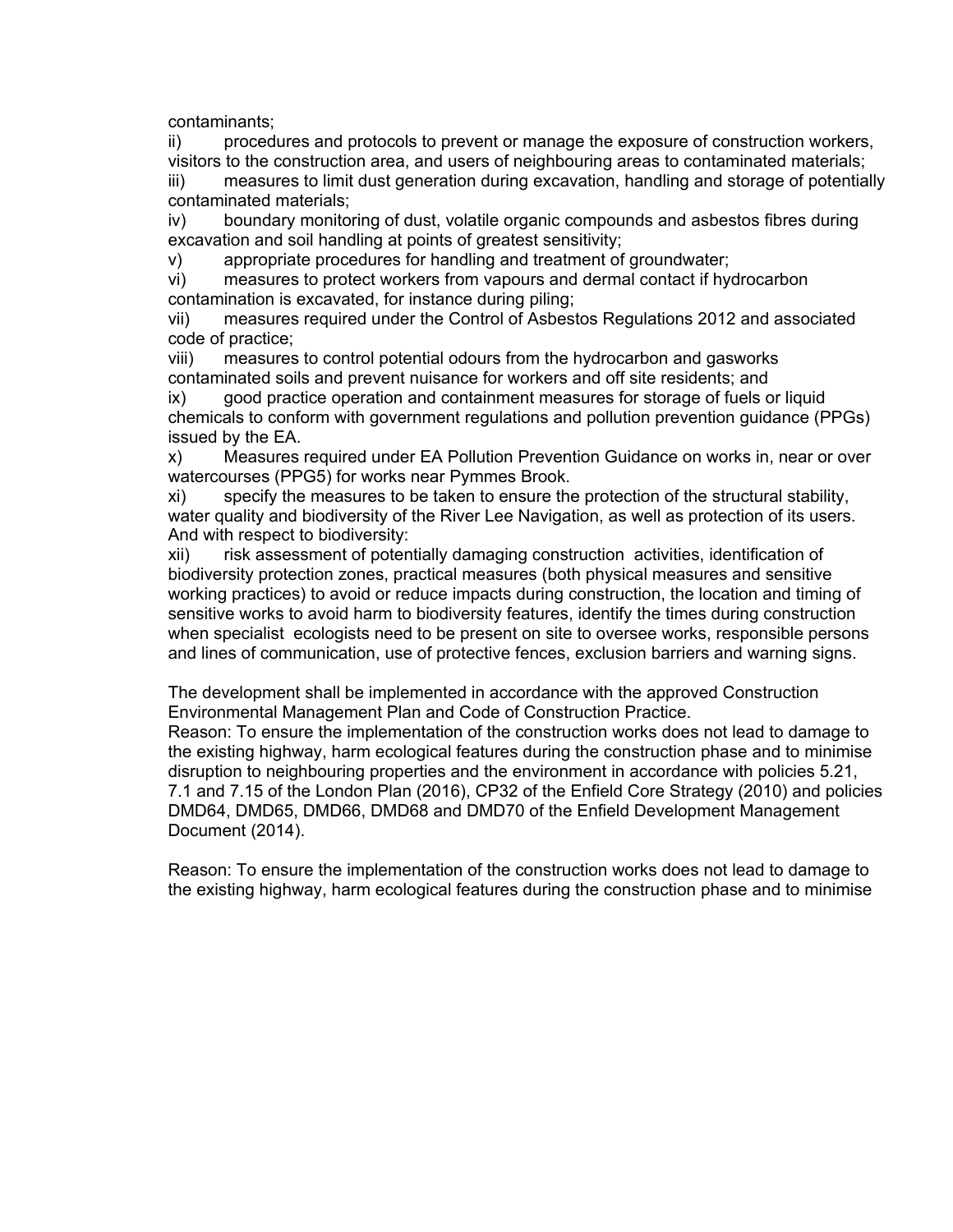disruption to neighbouring properties and the environment in accordance with policies 5.21, 7.1 and 7.15 of the London Plan (2016), CP32 of the Enfield Core Strategy (2010) and policies DMD64, DMD65, DMD66, DMD68 and DMD70 of the Enfield Development Management Document (2014).

6 Construction Logistics Plan

Prior to the commencement of development a detailed Construction and Logistics Plan for that phase shall be submitted to and approved in writing by the Local Planning Authority, which considers the impact of the development on air quality and the surrounding transport network. These shall comply and align with the Outline Construction Logistics Plan (MWSIW- 7.2 June 2019) The plan shall include:

i) A photographic condition survey of public carriageways, verges and footways in the vicinity of the site;

ii) Works programme;

iii) Trip generation associated with the construction project, swept path analysis and identification of any works needed to the public highway;

iv) Routeing - primary and secondary designated routes to show how vehicles will keep to main routes and comply with the London Lorry Control Scheme;

- v) Delivery scheduling;
- vi) Use of holding areas and vehicle call up;
- vii) Permit schemes and access;
- viii) Parking, loading and unloading arrangements;
- ix) Traffic management;
- x) Measures and training to reduce danger posed to cyclists by HGV's;
- xi) Consideration of use of alternative modes of transport (water freight/rail);

xii) CLP management including contact details for the person responsible for ensuring compliance with the Plan during construction;

- xiii) Provision of wheel cleaning facilities;
- xiv) Details of any temporary construction access;

xv) A management plan setting out measures to control construction pressures on the Lee Valley Ramsar and site; and

xvi) A plan written in accordance with the Mayor of London's supplementary planning guidance 'The Control of Dust and Emissions During Construction and Demolition' detailing how dust and emissions will be managed during demolition and construction work. The development shall be undertaken in accordance with the approved plan.

Reason: To ensure the implementation of the construction works does not lead to damage to the existing highway, harm ecological features during the construction phase and to minimise disruption to neighbouring properties and the environment in accordance with policies 5.21,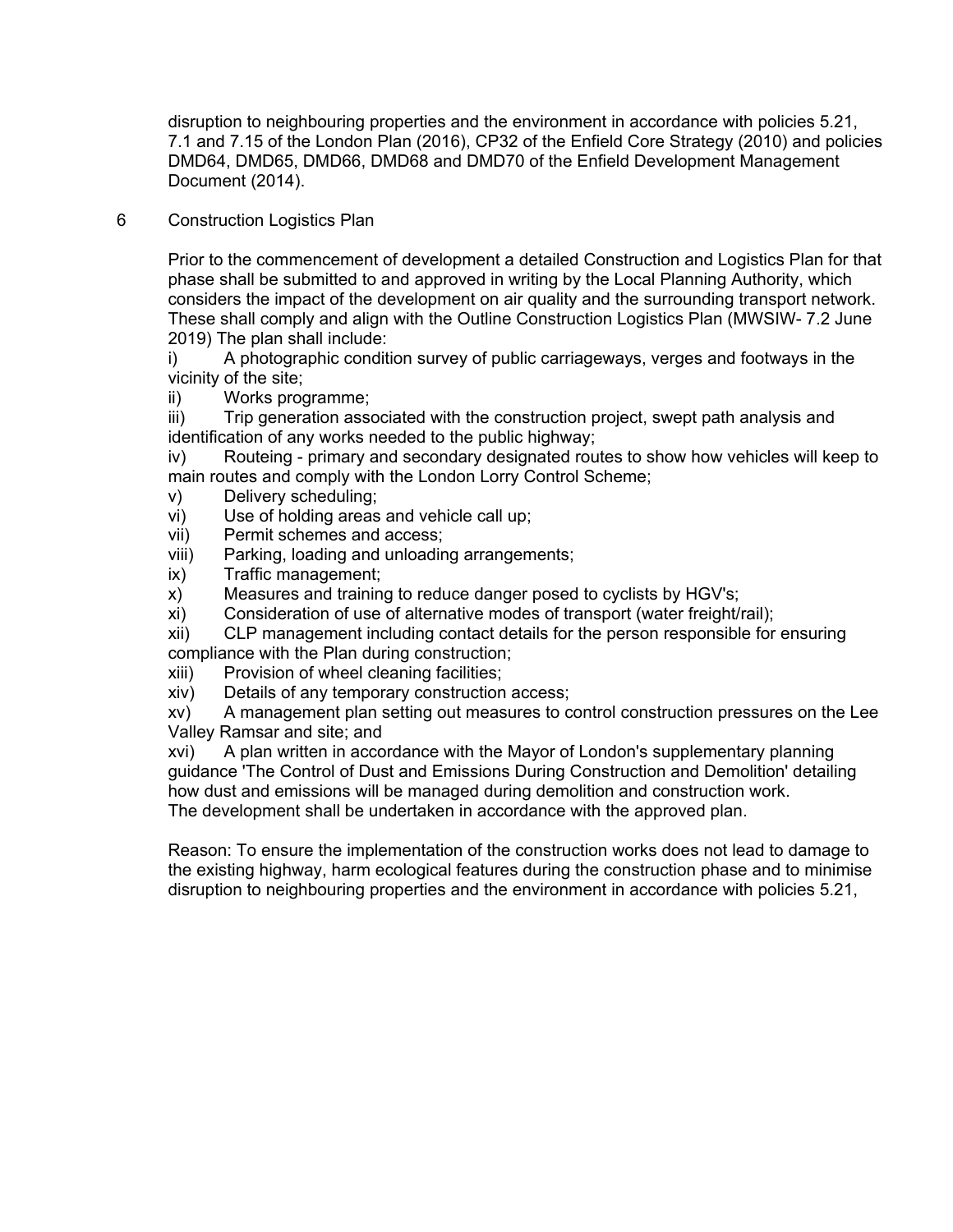7.1 and 7.15 of the London Plan (2016), CP32 of the Enfield Core Strategy (2010) and policies DMD64, DMD65, DMD66, DMD68 and DMD70 of the Enfield Development Management Document (2014).

## 7 Control of hours of work on site and deliveries to site

No demolition, construction or maintenance activities audible at the boundary of any residential dwelling and no deliveries of construction and demolition materials shall be undertaken outside the hours of 08.00 to 18.00 Monday to Friday and 08.00 to 13.00 Saturday or at any time on Sundays and Bank or Public Holidays without the written approval of the Local Planning Authority, unless the works have been approved in advance under section 61 of the Control of Pollution Act 1974.

Reason: To ensure that the demolition of the existing buildings and the construction and maintenance of the development does not prejudice the amenities of occupiers of nearby premises due to noise pollution in accordance with policy DMD68 of the Enfield Development Management Document (2014).

#### 8 Green procurement plan

Construction work shall not commence until a Green Procurement Plan has been submitted to and approved in writing by the Local Planning Authority. The Green Procurement Plan shall demonstrate how the procurement of materials for the development will promote sustainability, including by use of low impact, locally and/or sustainably sourced, reused and recycled materials through compliance with the relevant CEEQUAL standard. The Plan must also include strategies to secure local procurement of materials. Wherever possible, this should include targets and a process for the implementation of this plan through the development process. The development shall be constructed and procurement plan implemented strictly in accordance with the Green Procurement Plan so approved.

Reason: To ensure sustainable procurement of materials which minimises the negative environmental impacts of construction in accordance with Policy 5.3 of the London Plan (2016), Policies CP22 and CP23 of the Core Strategy (2010) and DMD57 of the Development Management Document (2014)

#### 9 Sample materials

That prior to relevant phase of works identified pursuant to condition 3 commencing on site sample materials and/or product specifications where not explicitly defined in document reference MWSIW\_APP1\_01A and 0052-PR-ZZ-ZZ-SP-L-0001 shall be submitted to and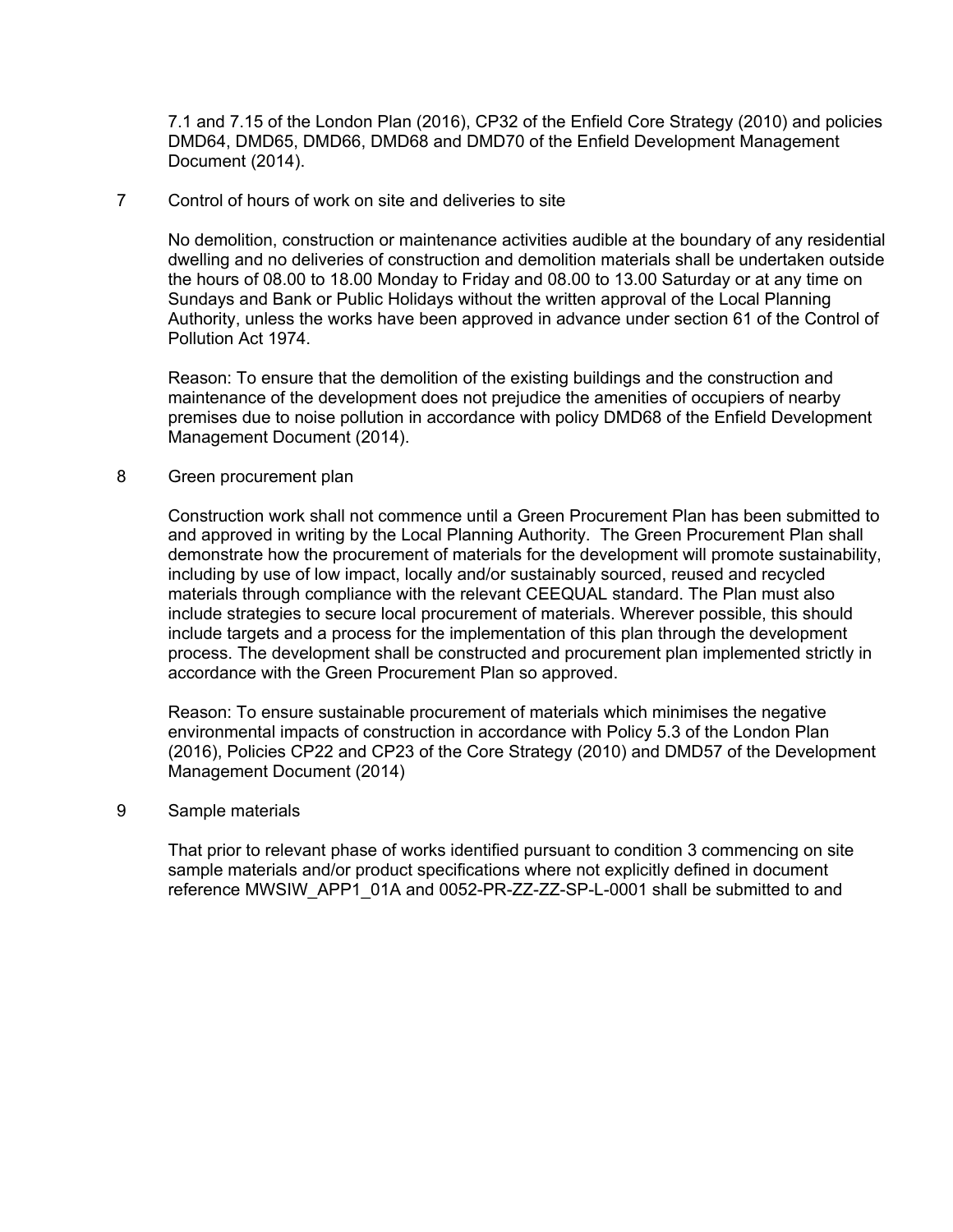approved in writing by the Local Planning Authority. Where sample materials are to be provided, these shall be made available on site for inspection, with the product specification submitted in writing. The works shall be completed in accordance with the approved details prior to the development being brought into use.

Reason: To ensure a satisfactory external appearance in accordance with policy 7.6 of the London Plan (2016), CP30 of the Enfield Core Strategy (2010), DMD37 of the Enfield Development Management Policy (2014) and EL12 of the Edmonton Leeside Area Action Plan.

#### 10 Access for existing occupiers

That access along Towpath Road shall not be severed until such time as the alternative access arrangements shown on drawing number MWP2-ARP-Z6-XX-DR-CH-70201 REV P03 have been completed and are available for use.

Reason: To ensure that existing business have continuous and uninterrupted access to the highway network in accordance with DMD47 of the Development Management Document

#### 11 Enclosure of adjacent plots

That on completion of the relevant phase of works and before the development is brought into public use, the adjoining land plots shall be enclosed in accordance with drawing number 382 KCA P1 00 DR A 1005 P Rev 3.

Reason: To minimise the risk of unauthorised access to vacant land plots in the interests of amenity and to safeguard the safety and security of the public who need use and pass through the site whilst construction takes place, in accordance with Policy 7.3 of the London Plan (2016) and DMD37 of the Development Management Document (2014)

#### 12 Archaeology WSI

No demolition or development shall take place until a stage 1 written scheme of investigation (WSI) has been submitted to and approved by the local planning authority in writing. For land that is included within the WSI, no demolition or development shall take place other than in accordance with the agreed WSI, and the programme and methodology of site evaluation and the nomination of a competent person(s) or organisation to undertake the agreed works. If heritage assets of archaeological interest are identified by stage 1 then for those parts of the site which have archaeological interest a stage 2 WSI shall be submitted to and approved by the local planning authority in writing. For land that is included within the stage 2 WSI, no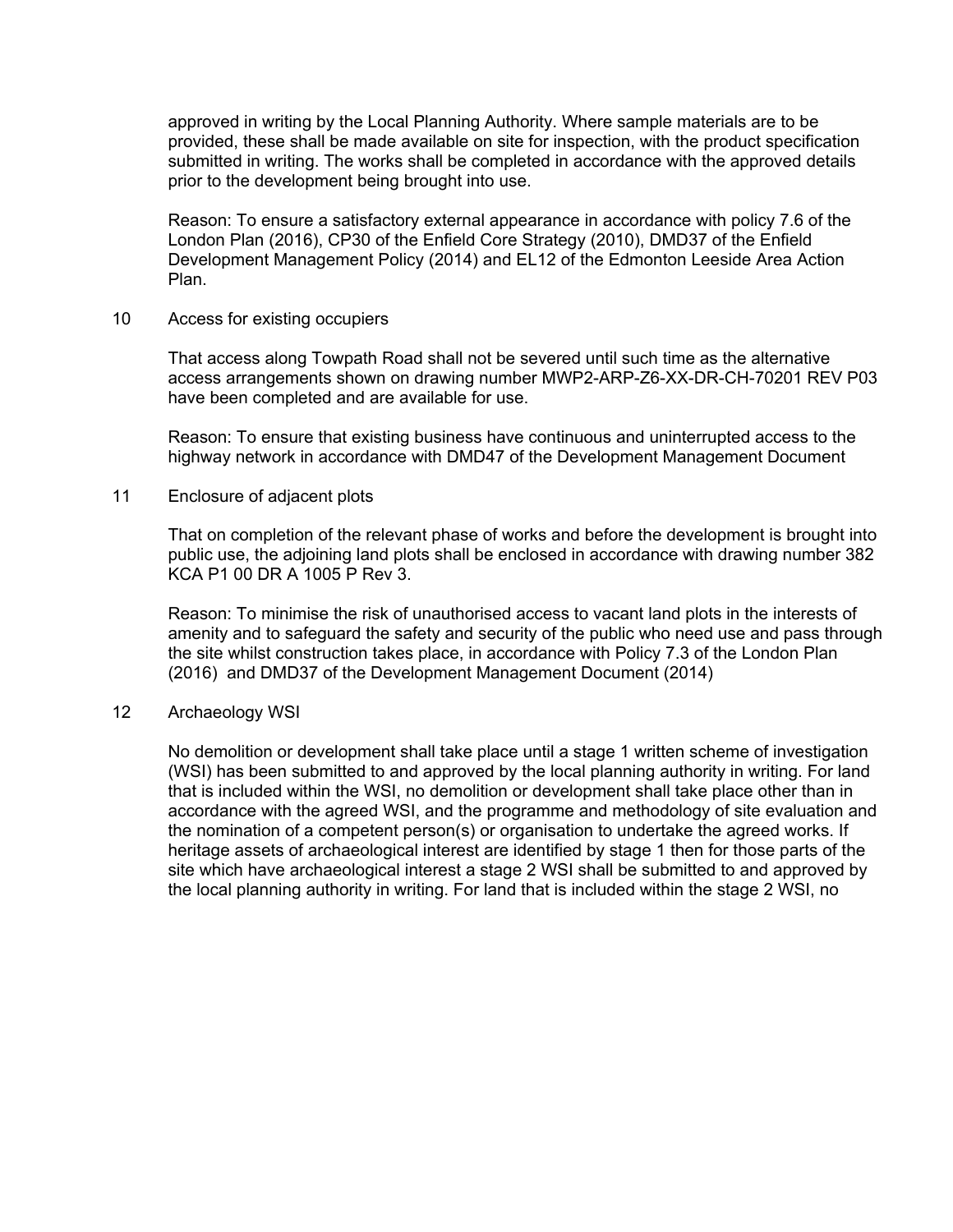demolition/development shall take place other than in accordance with the agreed stage 2 WSI which shall include:

A. The statement of significance and research objectives, the programme and methodology of site investigation and recording and the nomination of a competent person(s) or organisation to undertake the agreed works

B. Where appropriate, details of a programme for delivering related positive public benefits C. The programme for post-investigation assessment and subsequent analysis, publication & dissemination and deposition of resulting material. This part of the condition shall not be discharged until these elements have been fulfilled in accordance with the programme set out in the stage 2 WSI.

Reason: To ensure the implementation of appropriate archaeological investigation, recording and publication in accordance with policy 7.8 of the London Plan (2016) policy CP31 of the Enfield Core Strategy (2010) .

*Informative: Written schemes of investigation will need to be prepared and implemented by a suitably qualified professionally accredited archaeological practice in accordance with Historic England's Guidelines for Archaeological Projects in Greater London. This condition is exempt from deemed discharge under schedule 6 of The Town and Country Planning (Development Management Procedure) (England) Order 2015.*

13 Archaeology Foundation Design

No development of Bridge Structures shall take place until details of the foundation design and construction method to protect archaeological remains have been submitted and approved in writing by the local planning authority. The development shall be carried out in accordance with the approved details.

Reason: To ensure that any archaeology on site is appropriately protected in accordance with policy 7.8 of the London Plan (2016) and policy CP31 of the Enfield Core Strategy (2010).

## 14 Archaeology Public engagement

No development shall commence until details of an appropriate programme of archaeological public engagement including a timetable have been submitted and approved in writing by the local planning authority. The development shall be carried out in accordance with the approved programme.

Reason: To ensure the implementation of appropriate archaeological investigation, recording and publication in accordance with policy 7.8 of the London Plan (2016) and policy CP31 of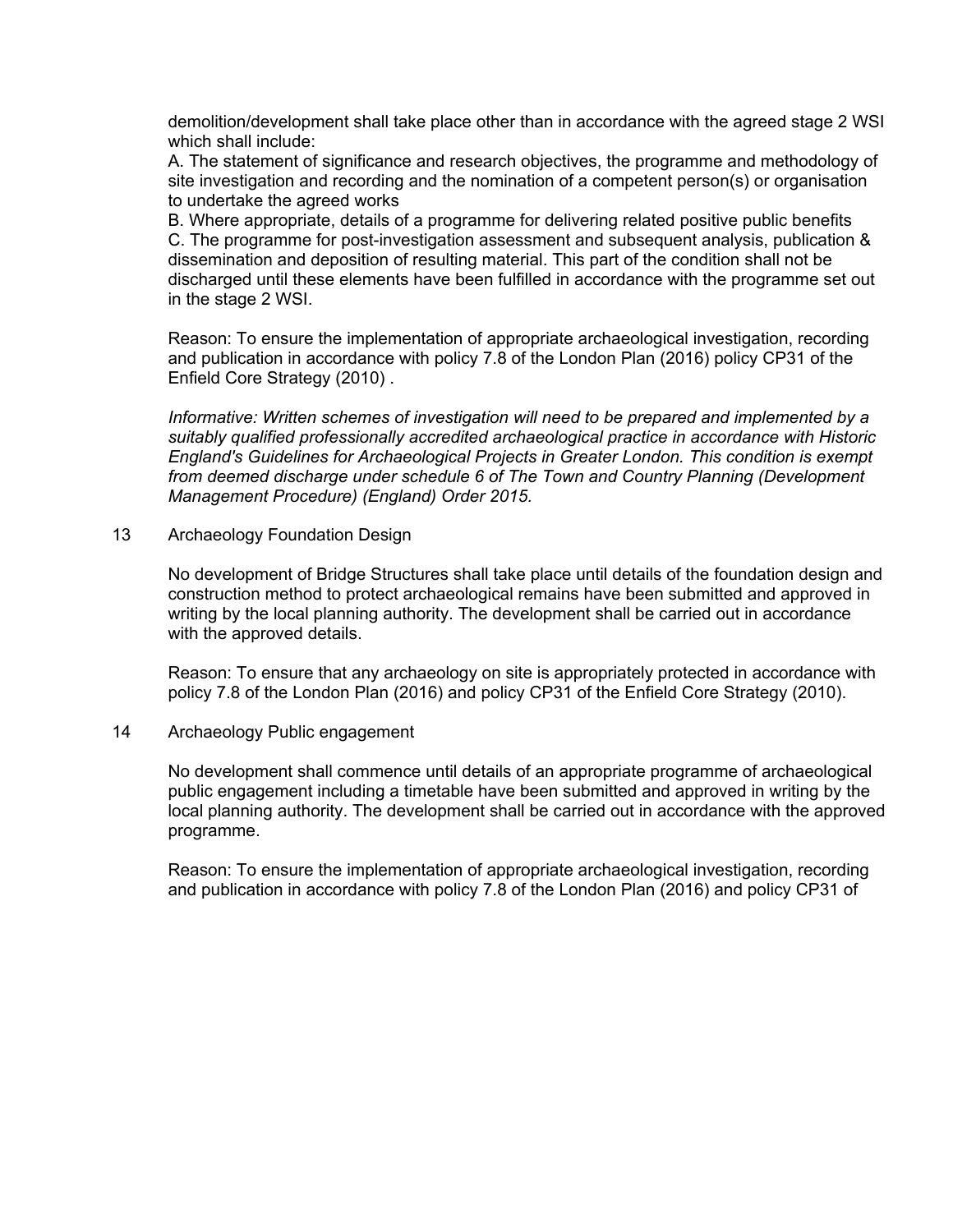the Enfield Core Strategy (2010).

# 15 Hedge/shrub clearance outside bird nesting period

All areas of hedges, scrub or similar vegetation where birds may nest which are to be removed as part of the development, are to be cleared outside the bird-nesting season (March - August inclusive) or if clearance during the bird-nesting season cannot reasonably be avoided, a suitably qualified ecologist will check the areas to be removed immediately prior to clearance and advise whether nesting birds are present. If active nests are recorded, no vegetation clearance or other works that may disturb active nests shall proceed until all young have fledged the nest.

Reason: To ensure that wildlife is not adversely impacted by the proposed development in accordance with national wildlife legislation and in line with policy 7.19 of the London Plan (2016) and policy CP36 of the Enfield Core Strategy (2010). Nesting birds are protected under the Wildlife and Countryside Act, 1981 (as amended)

## 16 Eradication strategy for invasive species

Prior to the commencement of development details of an eradication strategy for invasive species shall be submitted to and approved in writing by the Local Planning Authority. Invasive species identified shall be treated in accordance with the approved eradication strategy.

Reason: To ensure that the development contributes to improving the ecology and biodiversity of the area, in accordance with the NPPF, policy 7.19 of the London Plan (2016) and policy CP36 of the Enfield Core Strategy (2010) and DMD79 of the Enfield Development Management Document (2014).

## 17 Waste management plans

Prior to the commencement of development a detailed Site Waste Management Plan shall be submitted to and approved in writing by the Local Planning Authority. The plan should include as a minimum:

i) Target benchmarks for resource efficiency set in accordance with best practice;

ii) Procedures and commitments to minimize non-hazardous construction waste at design stage. Specify waste minimisation actions relating to at least 3 waste groups and support them by appropriate monitoring of waste;

iii) Procedures for minimising hazardous waste;

iv) Monitoring, measuring and reporting of hazardous and non-hazardous site waste production according to the defined waste groups (according to the waste streams generated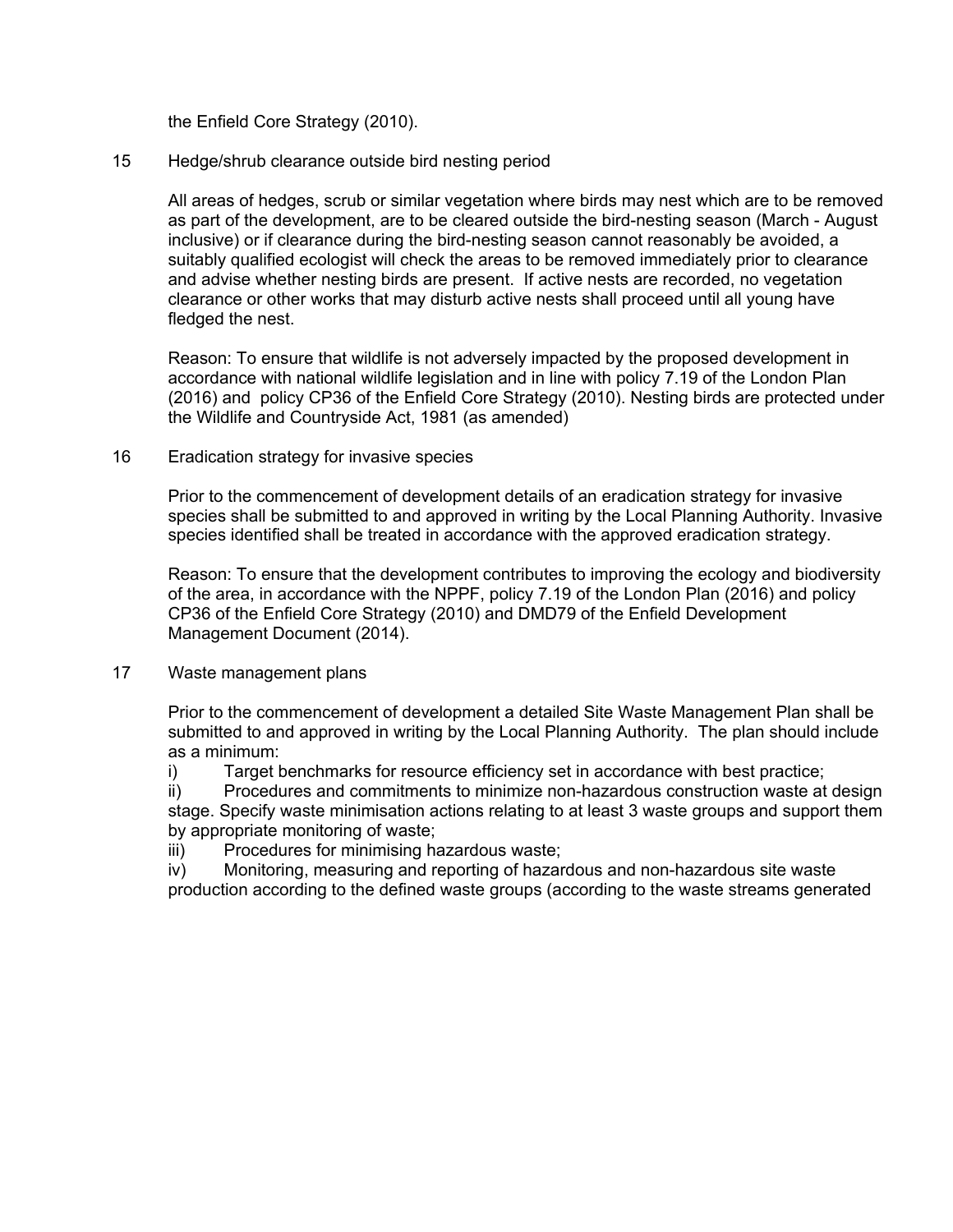by the scope of the works);

v) Procedures and commitments to sort and divert waste from landfill in accordance with the waste hierarchy (reduce; reuse; recycle; recover) according to the defined waste groups; and

vi) Evidence that no less than 85% by weight or by volume of non-hazardous construction and excavation waste generated by the development has been diverted from landfill. The development shall be implemented in accordance with the approved plan.

Reason: To maximise the amount of waste diverted from landfill consistent with the waste hierarchy, Policy DMD57 of the Development Management Document (2014), and strategic targets set by Policies 5.17, 5.18, 5.19, 5.20 of the London Plan (2016).

#### 18 Ikea access

The existing access to the IKEA northern car park shall not be altered until such time as the new points of access to the IKEA site shown on drawing number 382 KCA P1 00 DR A 1002 P, have been constructed in accordance with the details approved pursuant to condition 19.

Reason: To ensure that the IKEA store can continue to operate with access to the quantum of parking that it currently benefits from by ensuring the new points of access are provided to IKEA land which is capable of accommodating the quantum of parking spaces necessary as a replacement for those in the northern car park and impacted through the construction of the central spine road. This is in accordance with policy 6.3 of the London Plan (2016), policy CP24 of the Enfield Core Strategy (2010), DMD47 of the Development Management Document (2014) and EL6 of the Edmonton Leeside Area Action Plan (2020)

## 19 Details of new accesses to IKEA land

That prior to the construction of the new points of access to the IKEA site, including the new IKEA service yard access ramp, detailed drawings of the construction of the proposed works including junctions with the public highway, levels across the junctions and to adjacent thresholds and materials of construction shall be submitted to and approved in writing by the LPA. The accesses shall be constructed in accordance with the approved details prior to first use.

Reason: To ensure the development provides safe access and high quality materials in accordance with policies CP24 of the Enfield Core Strategy (2010), DMD37 and DMD47 of the Development Management Document (2014) and 6.11 and 6.12 of the London Plan (2016).

# 20 Details of Glover Drive length of CSR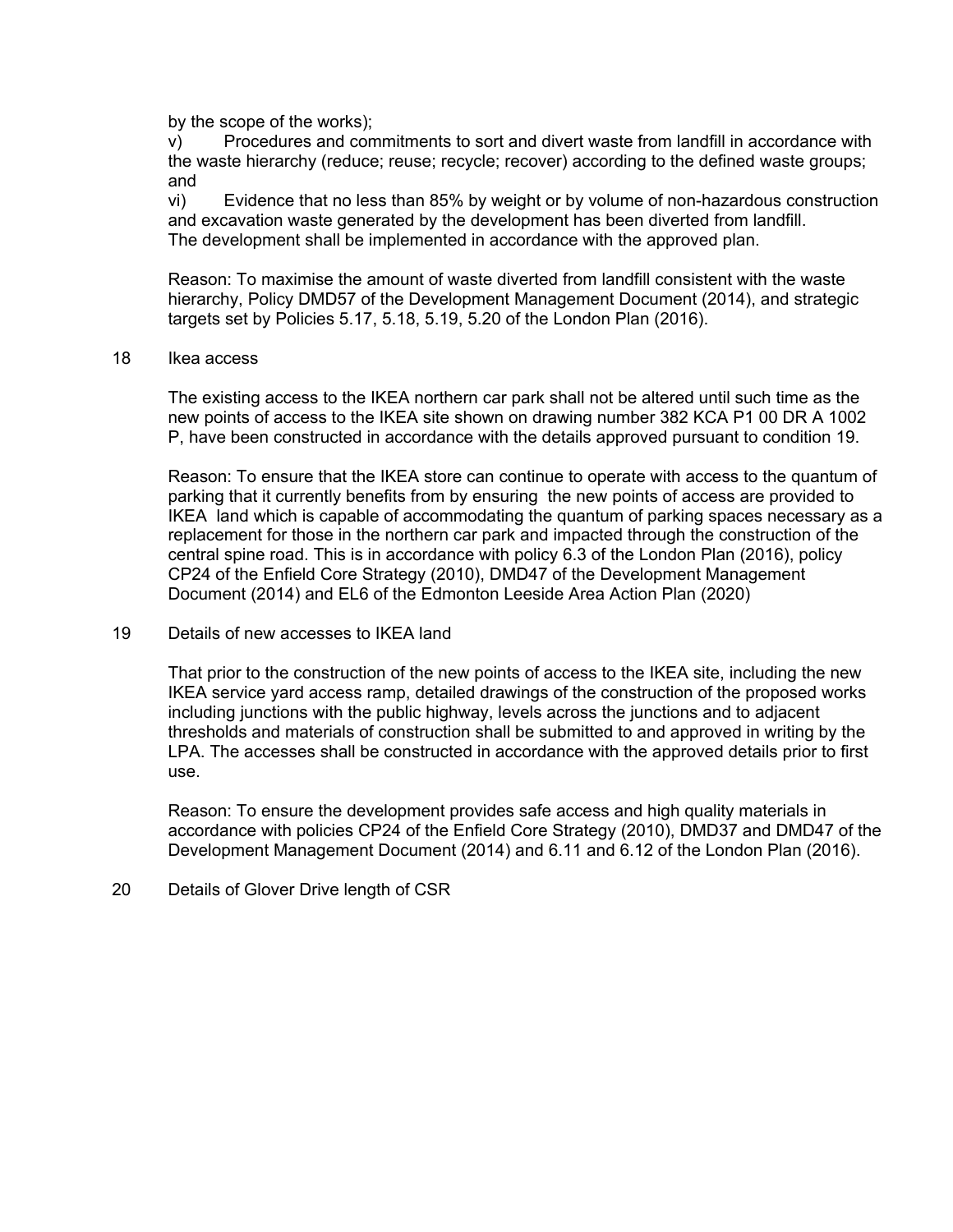That prior to the commencement of the Central Spine Road west of the Pymmes Brook and the Glover Drive improvement works, details of the treatment, including landscaping, street furniture and surface treatments of the southern pedestrian and cycle route along Glover Drive and the interface of this route and the Central Spine Road with the IKEA store and the associated landscape shall be submitted to and approved in writing by the LPA. The area shall be laid out in accordance with the approved details prior to the Central Spine Road west of Pymmes Brook being brought into use .

Reason: To ensure access arrangements and landscaping to this key route into the Meridian Water development provide an attractive and convenient route into the development and are sufficient and adequate in accordance with policy 7.5 of the London Plan (2016), policies DMD37 and DMD47 of the Development Management Document (2014) and EL12 of the Edmonton Leeside Area Action Plan (2020).

# 21 Flood Conveyance Channel

That works shall not commence on the construction of the flood conveyance channel identified on drawing number MWP2-ARP-XX-XX-DR-CF-80302 P05 until such time as detailed drawings of the interface of this channel with Harbet Road, including details of ramps/stairs and surface treatment at this interface and details of surface treatments and landscaping through the channel as a whole, have been submitted to and approved in writing by the LPA. The flood conveyance channel shall be completed in accordance with the approved details.

Reason: To ensure the development provides high quality landscaping and materials which are in keeping with the principles established through this permission in accordance with DMD37 and DMD81 of the Development Management Document (2014) and EL12 of the Edmonton Leeside Area Action Plan (2020)

## 22 Gas Governor

That prior to the construction of the gas governor identified on drawing number 382-KCA-P1- 01-DR-A-1105, details drawings of the design and external appearance of the building, including details of external materials, shall be submitted to and approved in writing by the LPA. The gas governor shall be constructed in accordance with the approved details in accordance with the phasing plan pursuant to condition 3

Reason: To ensure a high-quality design and satisfactory appearance to public realm in accordance with policy 7.5 of the London Plan (2016), CP30 of the Enfield Core Strategy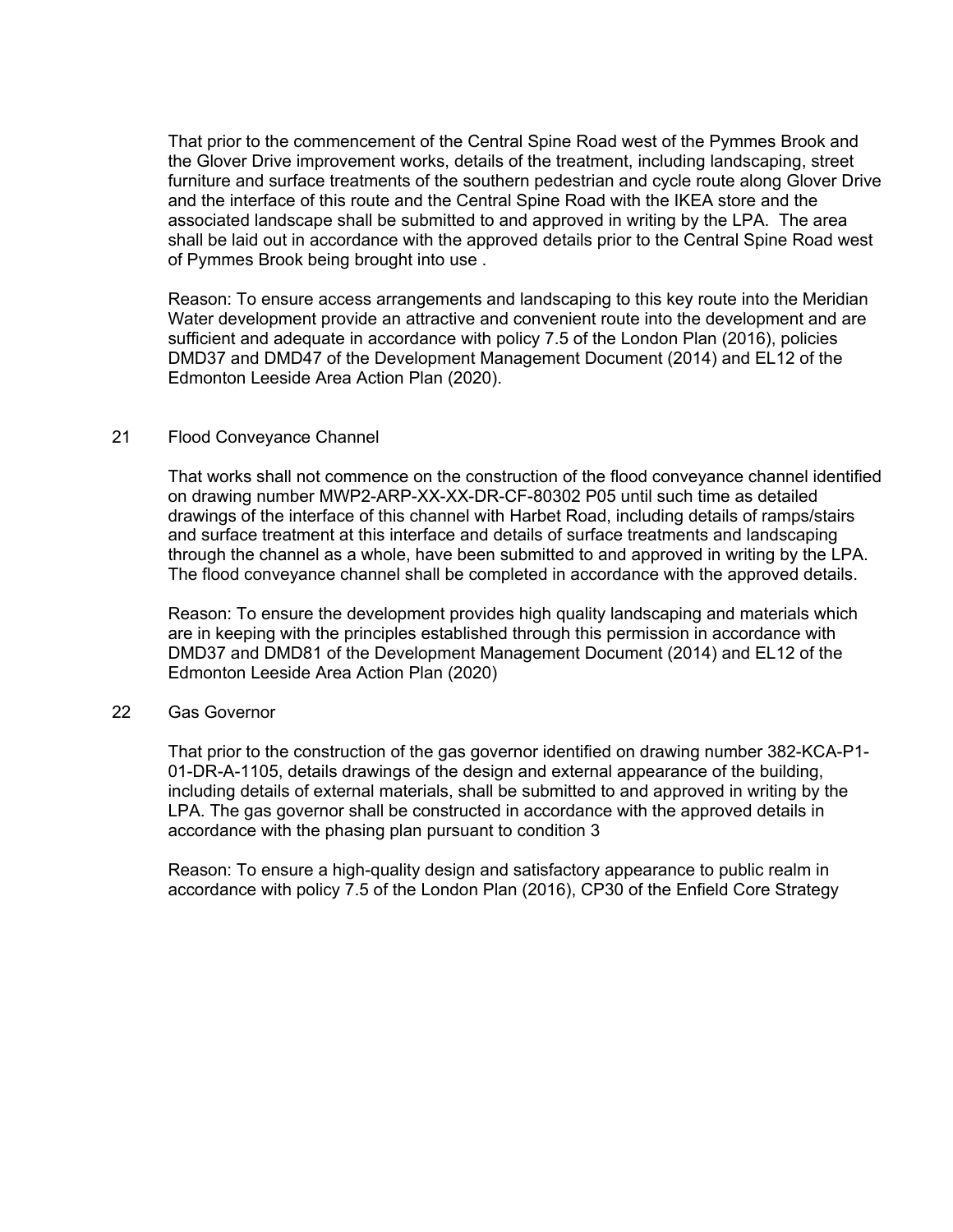(2010) and policies DMD37 and DMD81 of Enfield's Development Management Document (2014).

23 Shelter/kiosk in Brooks Park

That prior to the construction of the any shelter/kiosk in Brooks Park, details of the siting, design and external appearance of the building, including details of external materials, shall be submitted to and approved in writing by the LPA. The shelter/kiosk shall be constructed in accordance with the approved details in accordance with the phasing plan pursuant to condition 3

Reason: To ensure a high-quality design and satisfactory appearance to public realm and appropriate relationship with movement routes in accordance with policy 7.5 of the London Plan (2016), CP30 of the Enfield Core Strategy (2010), polic7 DMD37 of Enfield's Development Management Document (2014) and EL12 of the Edmonton Leeside Area Action Plan (2020).

24 SUDS

Notwithstanding the details set out in the submitted Surface Water Drainage Strategy (reference MWSIW-8 Rev 03 produced by Arup March 2020), prior to the commencement of any construction work, details of the Sustainable Drainage Strategy shall be submitted to and approved in writing by the Local Planning Authority. The details shall include:

o Location, sizes, storage volumes, cross-sections, long-sections (where appropriate) invert levels (where appropriate) and specifications of all proposed SuDS measures including rain gardens and permeable paving. Include calculations demonstrating functionality where relevant

- o Management Plan for future maintenance
- o Overland flow routes for exceedance events

Reason: To ensure the sustainable management of water, minimise flood risk and to minimise discharge of surface water outside of the site in accordance with Policy CP28 of the Enfield Core Strategy (2010), DMD59-63 of the Enfield Development Management Document (2014), Policies 5.12 & 5.13 of the London Plan (2016).

25 SUDS Verification Report

Prior to first use, a Verification Report demonstrating that the approved drainage / SuDS measures have been fully implemented shall be submitted to the Local Planning Authority for approval in writing. This report must include: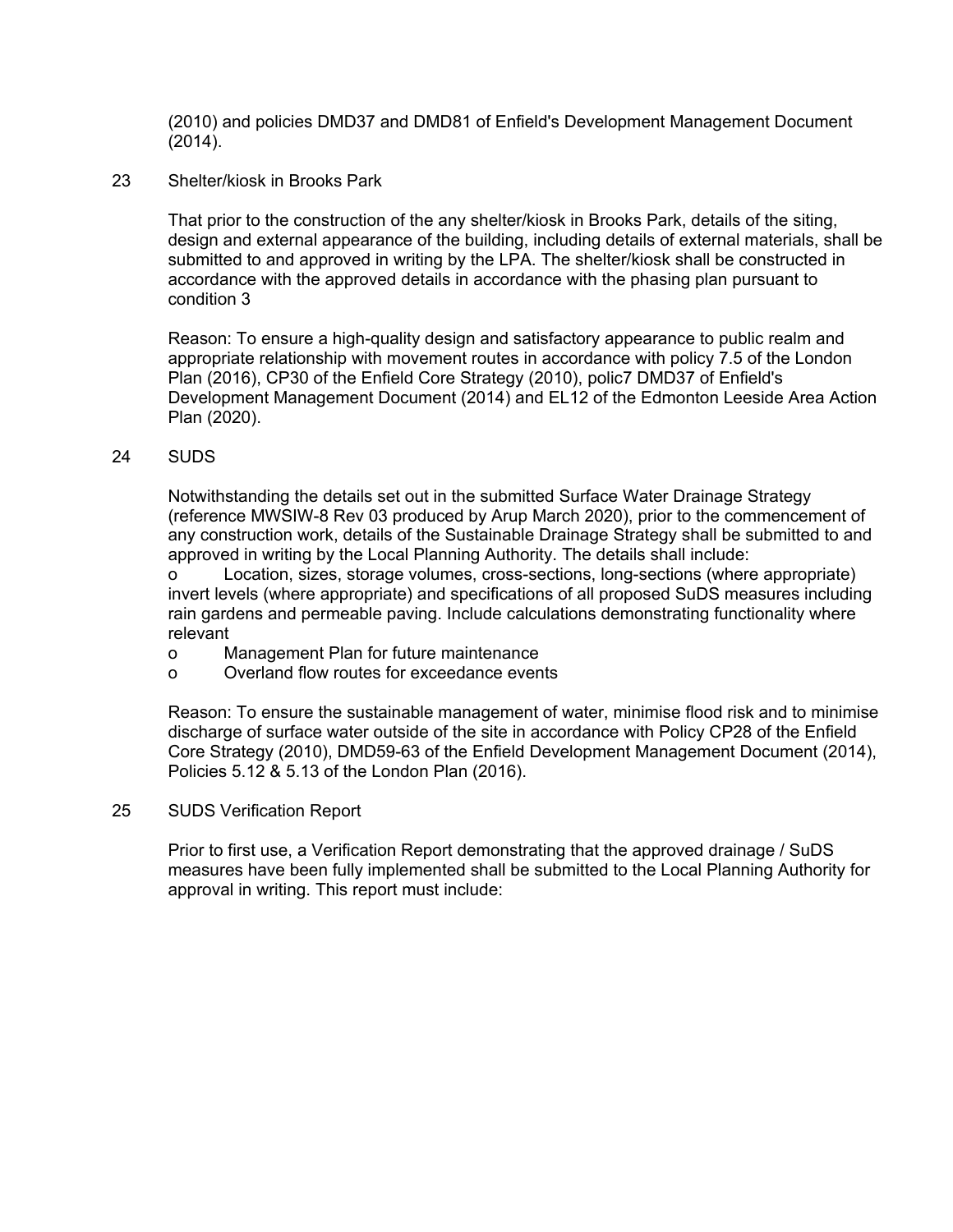o As built drawings of the sustainable drainage systems including level information (if appropriate)

- o Photographs of the completed sustainable drainage systems
- o Any relevant certificates from manufacturers/ suppliers of any drainage features
- o A confirmation statement of the above signed by a chartered engineer

Reason: To ensure the sustainable management of water, minimise flood risk and to minimise discharge of surface water outside of the site in accordance with Policy CP28 of the Enfield Core Strategy (2010), DMD59-63 of the Enfield Development Management Document (2014), Policies 5.12 & 5.13 of the London Plan (2016).

26 Leeside Road works

That prior to works commencing on Leeside Road, details of the configuration and alignment of the cycle and pedestrian routes along this road, together with details of the location and construction details of all new planting, rain gardens and tree pits to Leeside Road shall be submitted to and approved in writing by the LPA. The works shall be undertaken in accordance with the approved details prior to the Leeside Link Road being available for use.

Reason: To ensure access arrangements and landscaping to this key route into the Meridian Water development provide an attractive and convenient route into the development and are sufficient and adequate in accordance with policy 7.5 of the London Plan (2016), policies DMD37, DMD47 and DMD81 of the Development Management Document (2014) and EL12 of the Edmonton Leeside Area Action Plan.

#### 27 Tree Protection

Prior to the commencement of the development hereby approved (including demolition and all preparatory work), a scheme for the protection of the retained trees, in accordance with BS 5837:2012, including a tree protection plan(s) (TPP) and an arboricultural method statement (AMS) shall be submitted to and approved in writing by the Local Planning Authority. The development shall be carried out in accordance with the approved details.

Reason: To ensure trees to be retained are protected during the construction phase in accordance with DMD80 of the Development Management Document (2014)

## 28 Flood Risk Assessment

The development shall be carried out in accordance with the submitted Flood Risk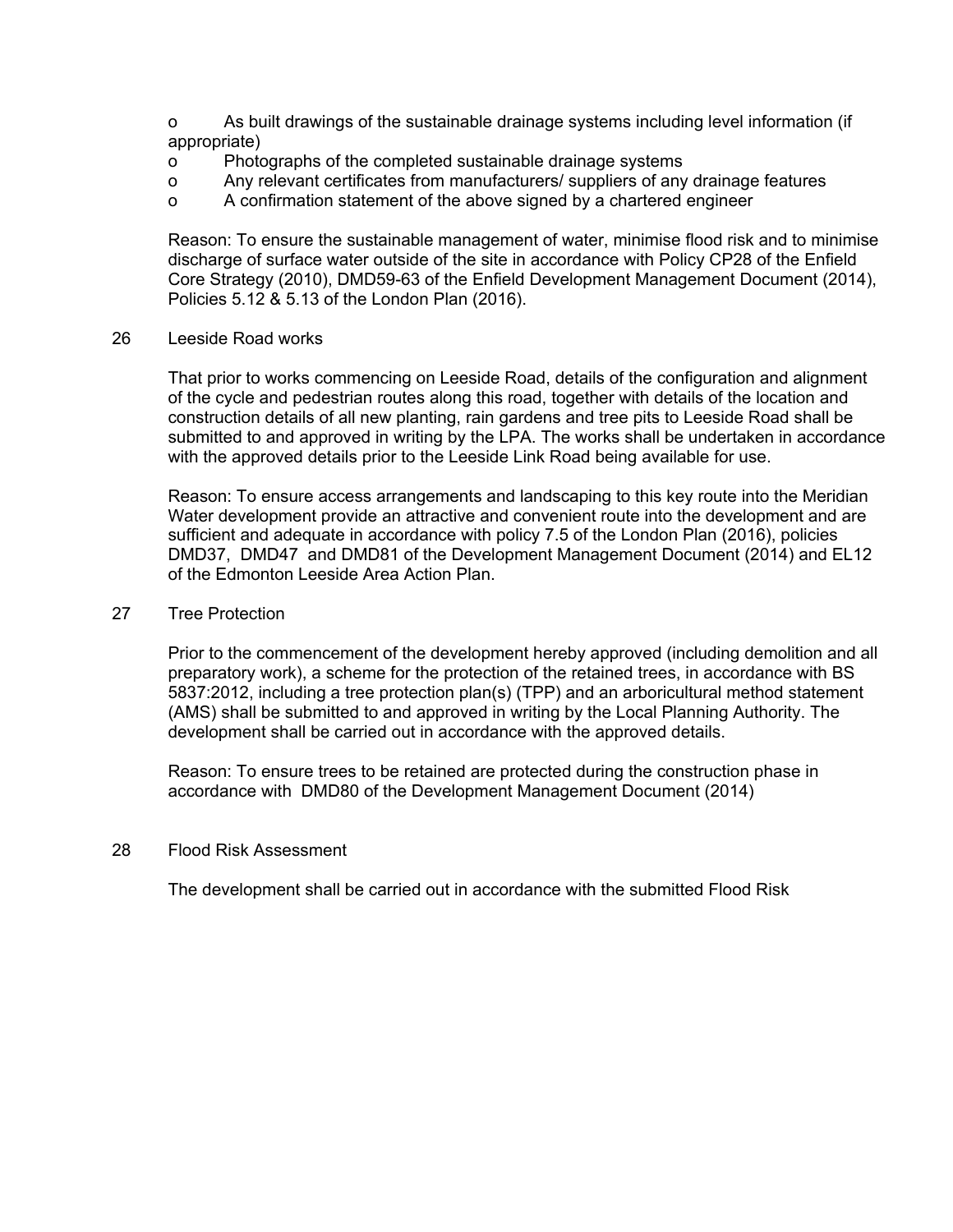Assessment (reference MWP2-6/MWSIW-5 - Rev02, produced by Arup, January 2020) and the following mitigation measures it details:

o The naturalisation of Pymmes Brook (increasing in-channel flood storage)

o Flood storage compensation within the Lee Valley Regional Park and Edmonton Marshes o Flood conveyance channel

o Bunds and local land raising and lowering of walls

These mitigation measures shall be fully implemented prior to occupation and subsequently in accordance with the scheme's timing/ phasing arrangements. The measures detailed above shall be retained and maintained thereafter throughout the lifetime of the development by the London Borough of Enfield, unless alternative legal arrangements are made.

Reason: To prevent flooding elsewhere caused by the development by ensuring that compensatory storage of flood water is provided in accordance with policy 5.12 of the London Plan (2016), CP28 of the Enfield Core Strategy (2010), DMD 59-63 of the Development Management Document (2014) and EL8 of the Edmonton Leeside Area Action Plan

# 29 Land affected by contamination

Prior to each phase of development approved by this planning permission no development shall commence until a remediation strategy to deal with the risks associated with contamination of the site in respect of the development hereby permitted, has been submitted to, and approved in writing by, the local planning authority.

This strategy will include the following components:

1. A preliminary risk assessment which has identified:

o all previous uses

o potential contaminants associated with those uses

o a conceptual model of the site indicating sources, pathways and receptors

o potentially unacceptable risks arising from contamination at the site

2. A site investigation scheme, based on (1) to provide information for a detailed assessment of the risk to all receptors that may be affected, including those off-site.

3. The results of the site investigation and the detailed risk assessment referred to in (2) and, based on these, an options appraisal and remediation strategy giving full details of the remediation measures required and how they are to be undertaken.

4. A verification plan providing details of the data that will be collected in order to demonstrate that the works set out in the remediation strategy in (3) are complete and identifying any requirements for longer-term monitoring of pollutant linkages, maintenance and arrangements for contingency action.

Any changes to these components require the written consent of the local planning authority.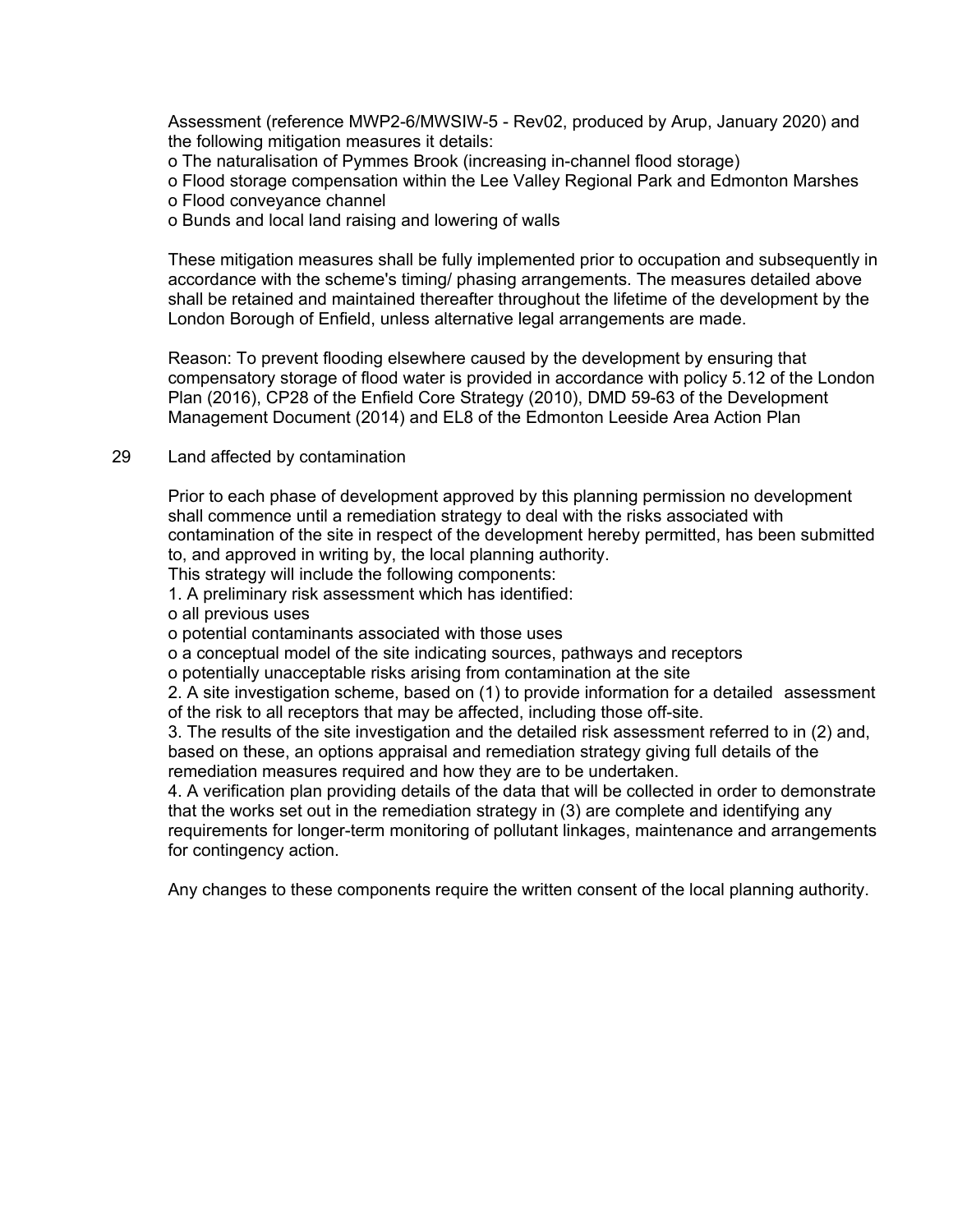The scheme shall be implemented as approved.

Reason; To ensure that the development does not contribute to, and is not put at unacceptable risk from or adversely affected by, unacceptable levels of water pollution in line with paragraph 170 of the NPPF, policy 5.21 of the London Plan (2016), CP32 of the Enfield Core Strategy (2010) and DMD66 of the Development Management Document (2014).

## 30 Verification report

Prior to each phase of development being occupied or brought into use, a verification report demonstrating the completion of works set out in the approved remediation strategy and the effectiveness of the remediation, including verification reports for gas vapour and clean soil cover, shall be submitted to, and approved in writing by the local planning authority. The report shall include results of sampling and monitoring carried out in accordance with the approved verification plan to demonstrate that the site remediation criteria have been met.

Reason: To ensure that the site does not pose any further risk to human health or the water environment by demonstrating that the requirements of the approved verification plan have been met and that remediation of the site is complete. This is in line with paragraph 170 of the NPPF, policy 5.21 of the London Plan (2016), CP32 of the Enfield Core Strategy (2010) and DMD66 of the Development Management Document (2014).

# 31 Long-term monitoring

The development hereby permitted shall not commence until a monitoring and maintenance plan in respect of contamination, including a timetable of monitoring and submission of reports to the local planning authority, has been submitted to, and approved in writing by, the local planning authority. Reports as specified in the approved plan, including details of any necessary contingency action arising from the monitoring, shall be submitted to, and approved in writing by, the local planning authority.

Reason: To ensure that the site does not pose any further risk to human health or the water environment by managing any ongoing contamination issues and completing all necessary long-term remediation measures. This is in line with paragraph 170 of the NPPF, policy 5.21 of the London Plan (2016), CP32 of the Enfield Core Strategy (2010) and DMD66 of the Development Management Document (2014).

# 32 Previously unidentified contamination

If, during development, contamination not previously identified is found to be present at the site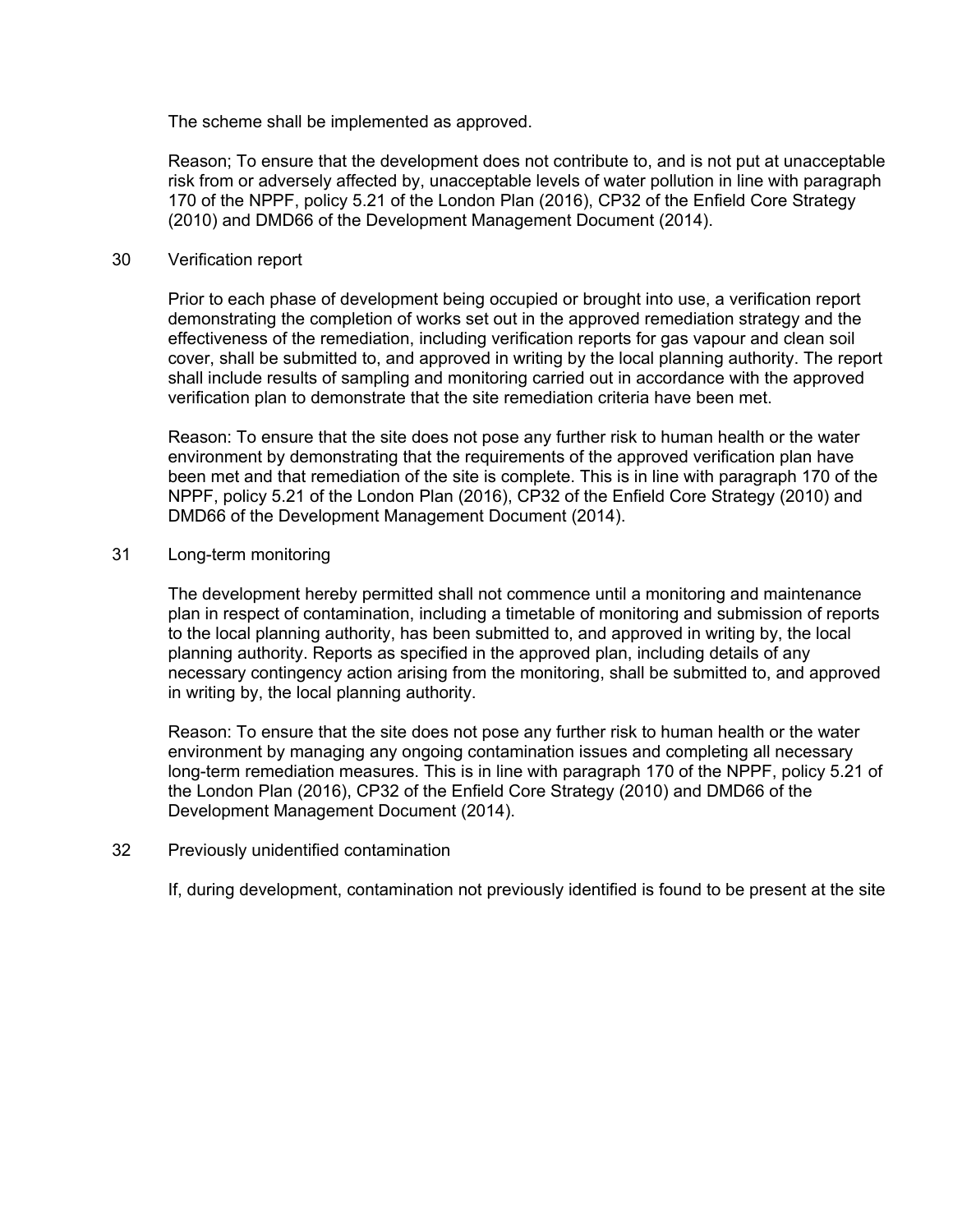then no further development (unless otherwise agreed in writing with the local planning authority) shall be carried out until a remediation strategy detailing how this contamination will be dealt with has been submitted to, and approved in writing by, the local planning authority. The remediation strategy shall be implemented as approved.

# Reason:

i) To ensure that the development does not contribute to, and is not put at unacceptable risk from or adversely affected by, unacceptable levels of water pollution from previously unidentified contamination sources at the development site. This is in line with paragraph 170 of the NPPF policy 5.21 of the London Plan (2016), CP32 of the Enfield Core Strategy (2010) and DMD66 of the Development Management Document (2014).

ii) No investigation can completely characterise a site. The condition may be appropriate where some parts of the site are less well characterised than others, or in areas where contamination was not expected and therefore not included in the original remediation proposals.

# 33 SuDs infiltration

No drainage systems for the infiltration of surface water to the ground are permitted other than with the written consent of the local planning authority. Any proposals for such systems must be supported by an assessment of the risks to controlled waters. The development shall be carried out in accordance with the approved details.

# Reason:

i) To ensure that the development does not contribute to, and is not put at unacceptable risk from or adversely affected by, unacceptable levels of water pollution caused by mobilised contaminants. In line with paragraph 170 of the NPPF, policy 5.21 of the London Plan (2016), CP32 of the Enfield Core Strategy (2010) and DMD66 of the Development Management Document (2014).

ii) The soils and groundwater across the site are impacted by chlorinated solvents, heavy metals, and gasworks related contaminants that could be mobilised by surface water infiltration from the proposed sustainable drainage system (SuDS). This could pollute controlled waters. Controlled waters are particularly sensitive in this location. In light of the above, we do not believe that the use of infiltration SuDS is appropriate in this location.

iii) This condition is in line with Section 4.2.1 of the submitted Integrated Water Management Plan (reference MWSIW-7.2 Sustainability and Energy Statement Appendix E, produced by Arup, June 2019).

## 34 Borehole decommissioning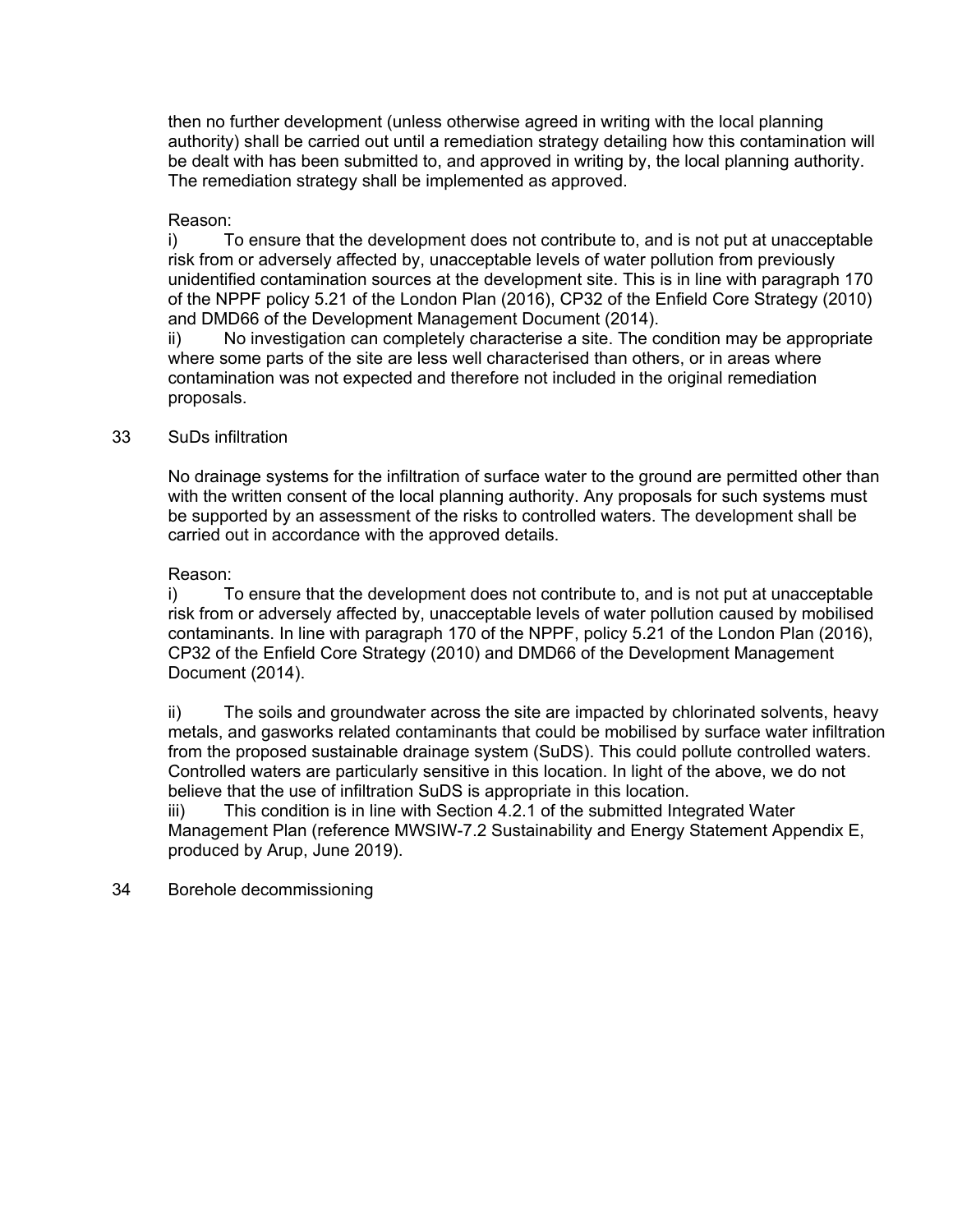A scheme for managing any borehole installed for the investigation of soils, groundwater or geotechnical purposes shall be submitted to and approved in writing by the local planning authority. The scheme shall provide details of how redundant boreholes are to be decommissioned and how any boreholes that need to be retained, post-development, for monitoring purposes will be secured, protected and inspected. The scheme as approved shall be implemented prior to the occupation of any part of the permitted development.

# Reason:

i) The reports submitted to date confirm that monitoring wells have been installed across the site. Additionally, installation of further monitoring wells is required to investigate groundwater resources issues. If boreholes are not decommissioned correctly they can provide preferential pathways for contaminant movement which poses a risk to groundwater quality. Groundwater is particularly sensitive in this location because the proposed development site is within source protection zone 1.

ii) To ensure that redundant boreholes are safe and secure, and do not cause groundwater pollution or loss of water supplies in line with paragraph 170 of the NPPF and Position Statement N Groundwater resources of The Environment Agency's approach to groundwater protection.

iii) This condition is in line with Section 5.2.1 of the submitted Ground Contamination Investigation, Remediation and Materials Management Framework (reference MWSIW-2.3 ES Appendix L2 Remediation Framework, produced by Arup, June 2019).

# 35 Piling

Piling, deep foundations and other intrusive groundworks using penetrative methods shall not be carried out other than with the written consent of the local planning authority. The development shall be carried out in accordance with the approved details.

Reason: To ensure that the proposed piling, deep foundations and other intrusive groundworks does not harm groundwater resources in line with paragraph 170 of the NPPF and Position Statement N. Groundwater Resources of The Environment Agency's approach to groundwater protection, policy 5.21 of the London Plan (2016), CP32 of the Enfield Core Strategy (2010) and DMD66 of the Development Management Document (2014) and to ensure such works do not undermine the strcutural stability of the River Lee Navigation infrastructure.

## 36 Brooks Naturalisation

No development to alter the structure of the Pymmes or Salmons Brook shall take place until a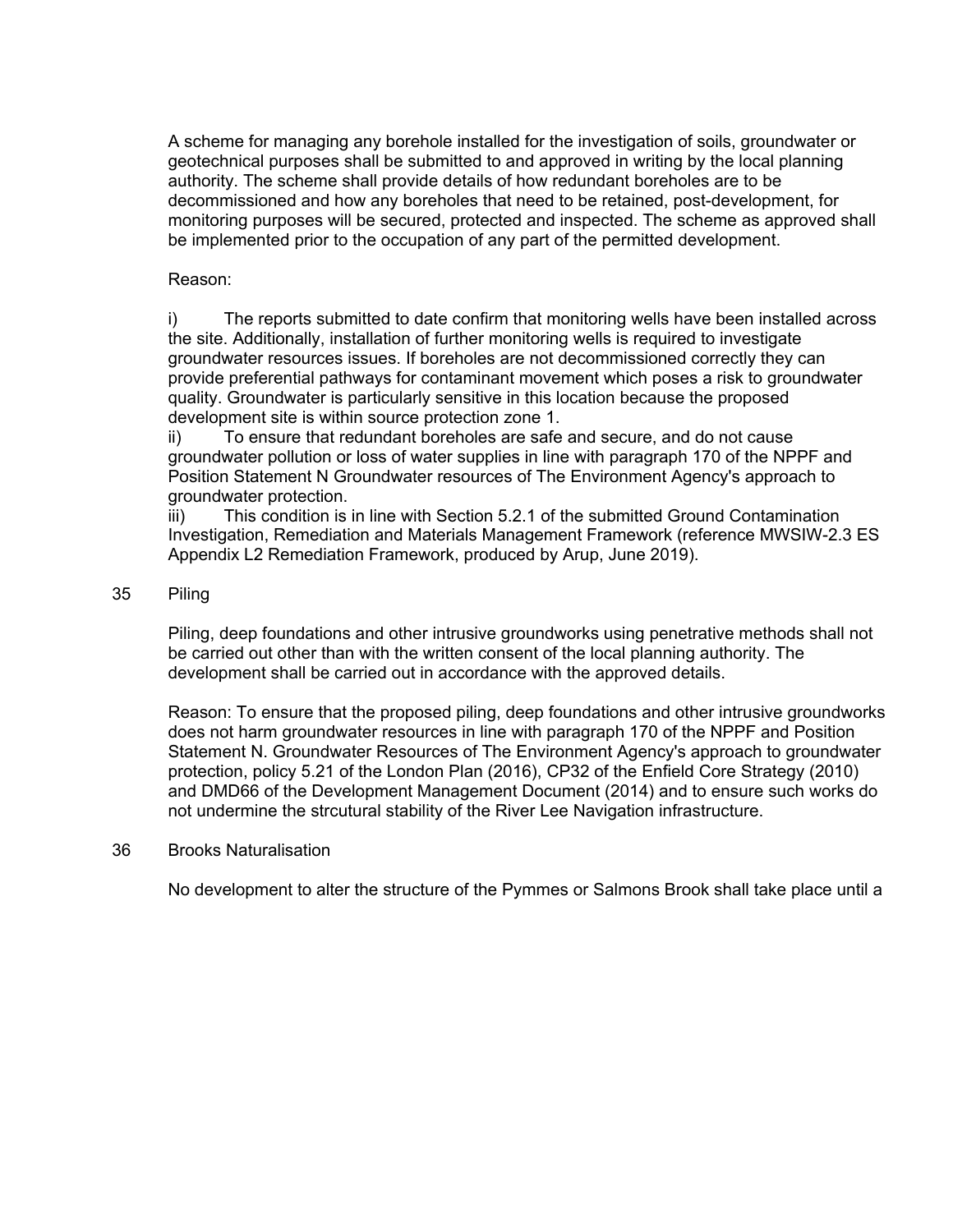scheme for the provision and management of compensatory habitat creation/ river restoration, including a suitable and sufficient methodology for protection of controlled waters, has been submitted to, and agreed in writing by the local planning authority (in consultation with the Environment Agency). Thereafter, the development shall be implemented in accordance with the approved scheme.

The scheme should include as a minimum;

o detailed structural design, including cross sections, long gradients, groundwater monitoring levels and elevations, and plan views of the proposed scheme.

o details of the proposed construction methodology, with particular reference to the protection of controlled waters.

o details of any proposed changes to the designs in light of simultaneous development within the riparian corridor.

# Reason:

i) Development that encroaches on the Salmons or Pymmes Brooks may severely affect its ecological value, by preventing future improvement under the Water Framework Directive. National Planning Policy Framework (paragraph 175) states that if significant harm resulting from a development cannot be avoided (through locating on an alternative site with less harmful impacts), adequately mitigated, or, as a last resort, compensated for, then planning permission should be refused.

ii) To ensure that the development does not contribute to, and is not put at unacceptable risk from or adversely affected by, unacceptable levels of water pollution caused by mobilised contaminants. This is in line with paragraph 170 of the NPPF.

# 37 Artificial lighting to watercourse

There shall be no light spill from external artificial lighting into the watercourse or adjacent river corridor habitat. To achieve this the specification, location, and direction of external artificial lights should be such that the lighting levels within 8/5 metres of the top of bank of the watercourse are maintained at background levels. Background levels are taken to be a Lux level of 0-2.

Reason: To minimise light spill from the new development into the watercourse or adjacent river corridor habitat. Artificial lighting disrupts the natural diurnal rhythms of a range of wildlife using and inhabiting the river and its corridor habitat, and in particular is inhibitive to bats utilising the river corridor. This is in accordance with CP32 of the Enfield Core Strategy (2010), DMD69 of the Development Management Document(2014) and EL27 of the Edmonton Leeside Area Action Plan.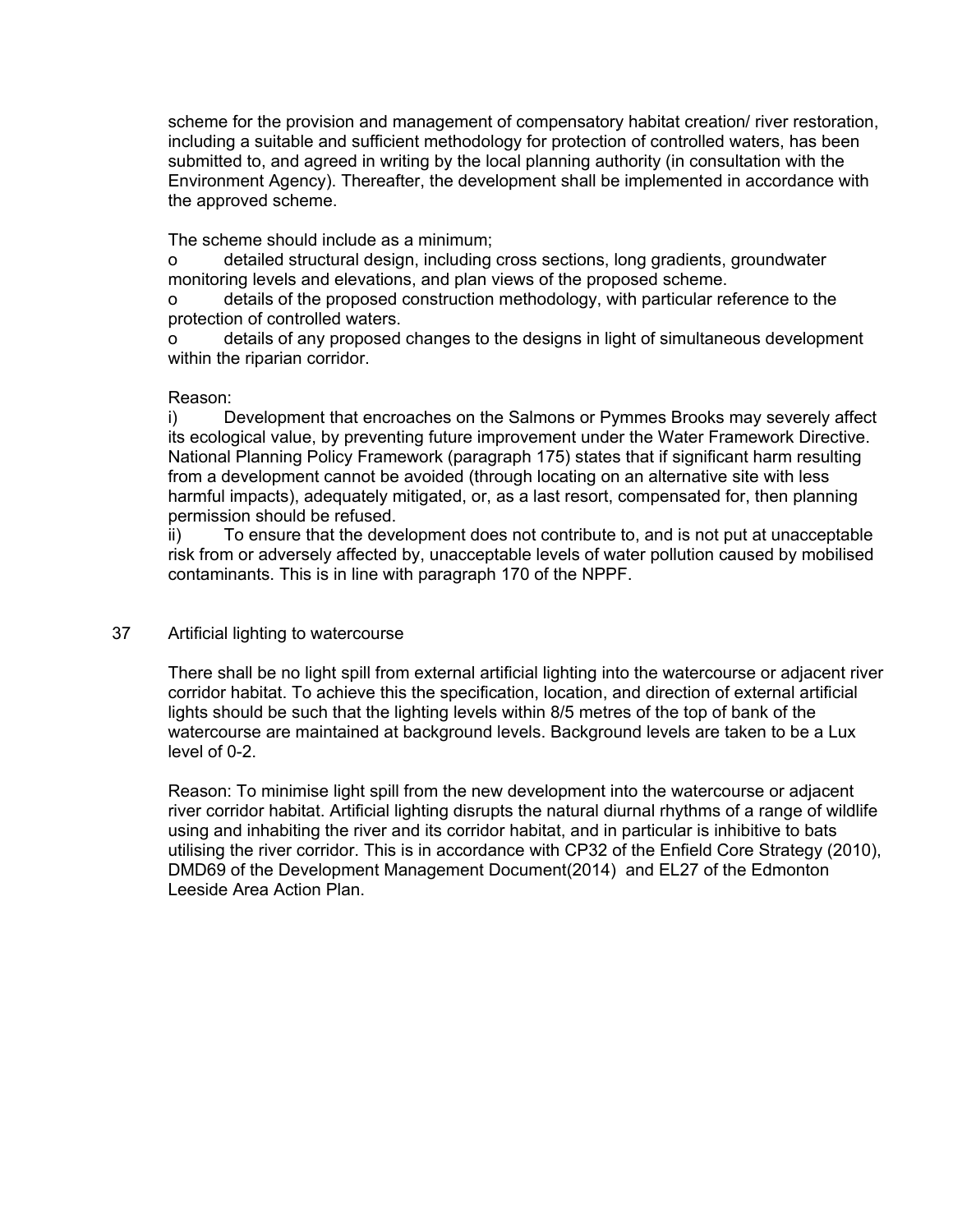#### 38 Landscape management plan

No construction works shall take place until a landscape and ecological management plan, including long-term design objectives, management responsibilities and maintenance schedules for all public accessible landscaped areas, shall be submitted to, and approved in writing by, the local planning authority. The landscape and ecological management plan shall be carried out as approved and any subsequent variations shall be agreed in writing by the local planning authority.

The scheme shall include the following elements:

o details of maintenance regimes

o details of any new habitat created on site

o details of treatment of site boundaries and/or buffers around water bodies

o details of management responsibilities

Reason: To ensure the protection of wildlife and supporting habitat. Also, to secure opportunities for enhancing the site's nature conservation value in line with the NPPF, policy 7.19 of the London Plan (2016), Policy CP36 of Enfield Core Strategy (2010), DMD76, 78, 79 and 81 of Development Management Document (2014) and Policy El12 of the Edmonton Leeside Area Action Plan (2020).

## 39 External lighting

No external lighting related to the development hereby permitted shall be installed unless it is in accordance with details which have previously been submitted to and approved in writing by the LPA. Such details shall include location, height, type and direction of light sources and intensity of illumination. Any lighting that is so installed shall not thereafter be altered without the prior consent in writing of the LPA.

Reason: To ensure that the development does not prejudice the amenities of adjoining occupiers, the visual amenities of the surrounding area and/or to ensure the protection of wildlife and supporting habitat of the Blue Ribbon Network in accordance with policy 7.5 of the London Plan (2016), DMD37, DMD69 and DMD75 of the Enfield Development Management Document (2014) and policy EL12 of the Edmonton Leeside Area Action Plan (2020) .

#### 40 River Lee Navigation Bridge

Prior to the commencement of the River Lee Navigation Bridge, a survey of the condition of the River Lee Navigation waterway wall shall be undertaken, a schedule of repairs required and evidence that such works have been completed shall be submitted to and approved in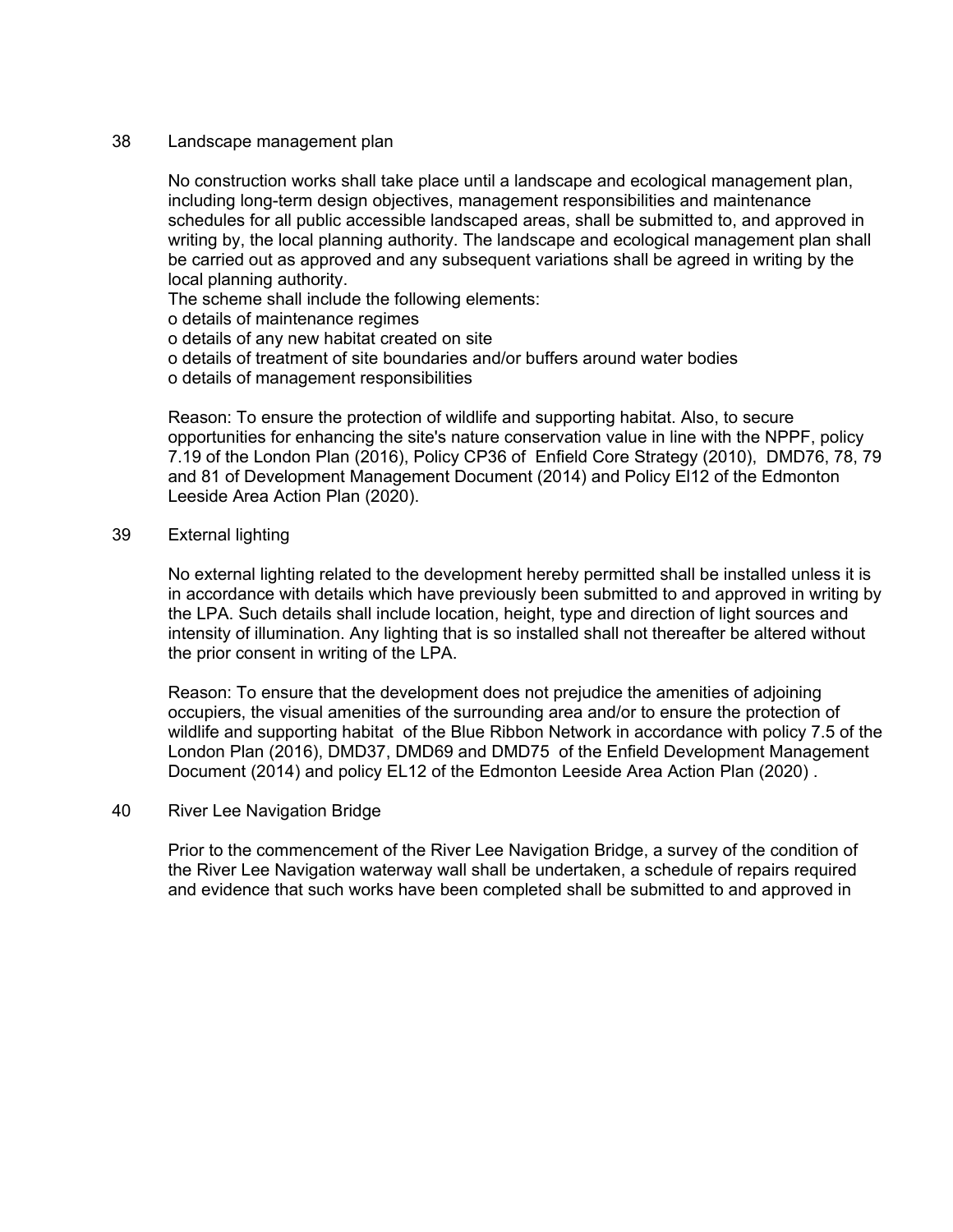writing by the Local Planning Authority

Reason: In relation to the structural stability of the River Lee Navigation and to protect the safety and amenity of users of the waterways, in accordance with policy 7.28 and 7.30 of the London Plan (2016) and DMD75 of the Development Management Document

# 41 Bridge risk assessment

A risk assessment and method statement considering any potential impact of the construction of the River Lee Navigation Bridge on the River Lee Navigation and its infrastructure shall be submitted to and approved in writing by the LPA prior to the commencement of such works.

Reason: In the interests of the structural stability of the River Lee Navigation infrastructure and the safety of its users in accordance with policy 7.28 and 7.30 of the London Plan (2016) and DMD75 of the Development Management Document

# 42 Bus stands and bus re-routing

No works to existing bus stops, stands, infrastructure or shelters or any works that affect bus operations shall be carried out until a Bus Facilities Works Programme has been submitted to and approved in writing by the local planning authority. The Works Programme shall include infrastructure specification, maintenance and transitional arrangements. The approved facilities shall thereafter be implemented in accordance with the approved arrangements.

Reason: To ensure that the development does not prejudice the continuous operation of bus services through the site. This is in accordance with policies 6.3 and 6.12 of the London Plan (2016), Policy CP24 of Enfield Core Strategy (2014), DMD47 of the Development Management Document (2014) and policy EL6 and EL23 of the Edmonton Leeside Area Action Plan

## 43 Landscaping to Towpath Rd alternative access

That prior to the commencement of works in connection with the construction of the alternative access to Towpath Road as shown on drawing number MWP2-ARP-Z6-XX-DR-CH-70201 REV P03, details shall be submitted to and approved by the LPA for the provision of landscaping, including tree planting, within the new car parking area proposed adjacent to this new access road. The landscaping scheme shall be implemented in accordance with the approved details no later than the first planting season following the new access road being brought into use.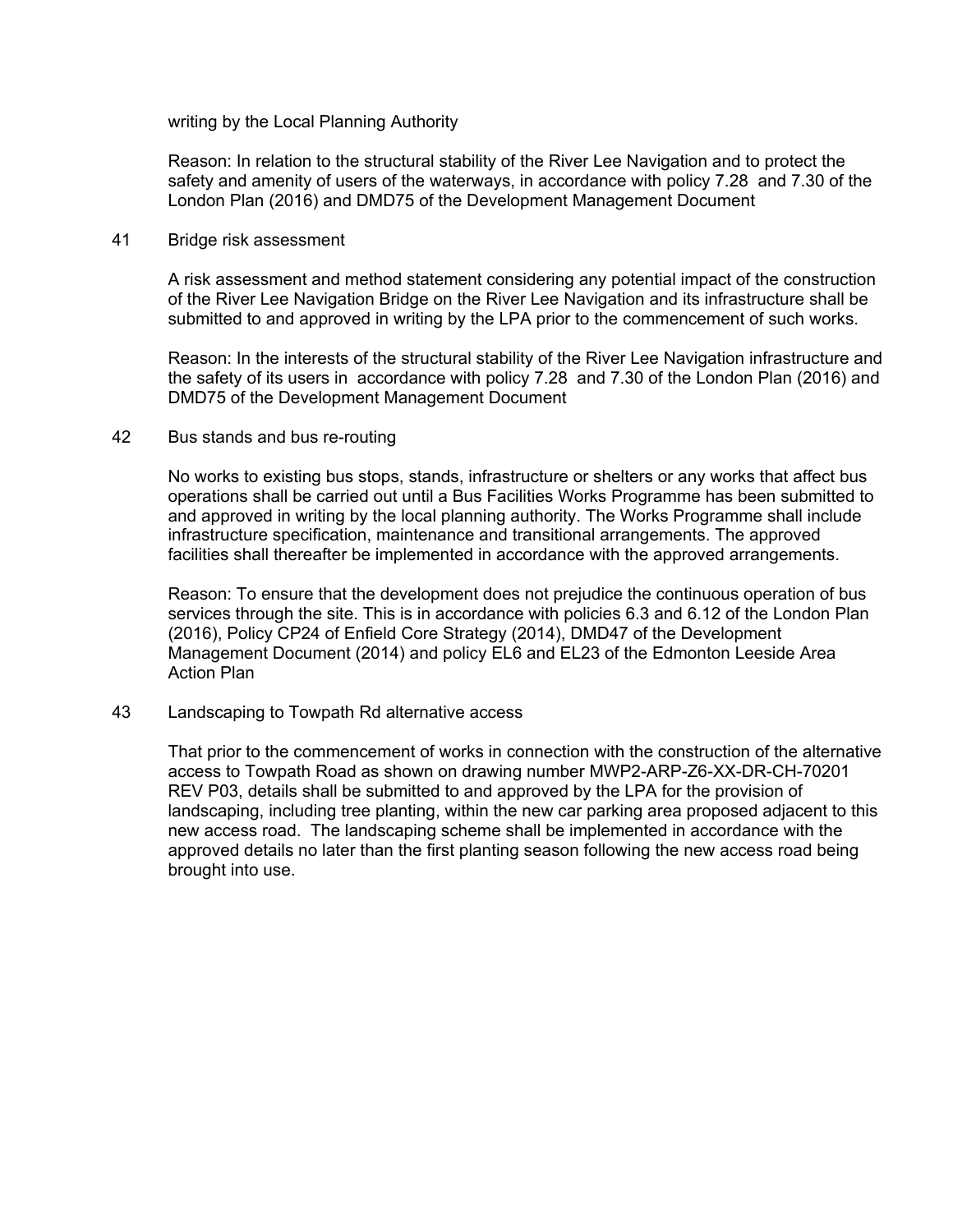Reason: To ensure the development maximises the opportunities for tree planting and soft landscaping along this new route in accordance with policy 7.5 of the London Plan (2016), policies DMD37 and DMD81 of the Development Management Document (2014) and EL12 of the Edmonton Leeside Area Action Plan

Dated: 22 July 2020

Authorised on behalf of:

Mr A Higham Head of Development Management Development Management, London Borough Enfield, PO Box 53, Civic Centre, Silver Street, Enfield, Middlesex, EN1 3XE

If you have any questions about this decision, please contact the planning officer claire.williams@enfield.gov.uk.

## **List of plans and documents referred to in this Notice:**

Drawing Drawing Drawing Drawing Drawing Drawing Drawing Drawing Drawing Drawing Drawing Drawing Supporting Information Drawing Drawing

382 KCA P1 00 DR A 1001 P REV 02 2 382 KCA P1 00 DR A 1002 P REV 02 3 382 KCA P1 00 DR A 1003 P REV 02 2 382 KCA P1 00 DR A 1004 P REV 02 2 382 KCA P1 00 DR A 1005 PREV02 3 382 KCA P1 00 DR A 1006 PREV 02 3 382 KCA P1 00 DR A 1007 P REV 02 3 382 KCA P1 00 DR A 1008 P REV02 1 0052 PR ZZ GF DR L 0007 REV 02 7 MWP2 ARP XX XX DR CU 61001 REV 02 4 MWP2 ARP XX XX DR CD 40001 REV02 6 MWP2 ARP XX XX DR CU 50001 REV02 6 382 KCA P1 XX SP A 0100 P REV 02 1 382 KCA P1 00 DR A 1101 P REV 02 2 382 KCA P1 00 DR A 1102 P REV02 2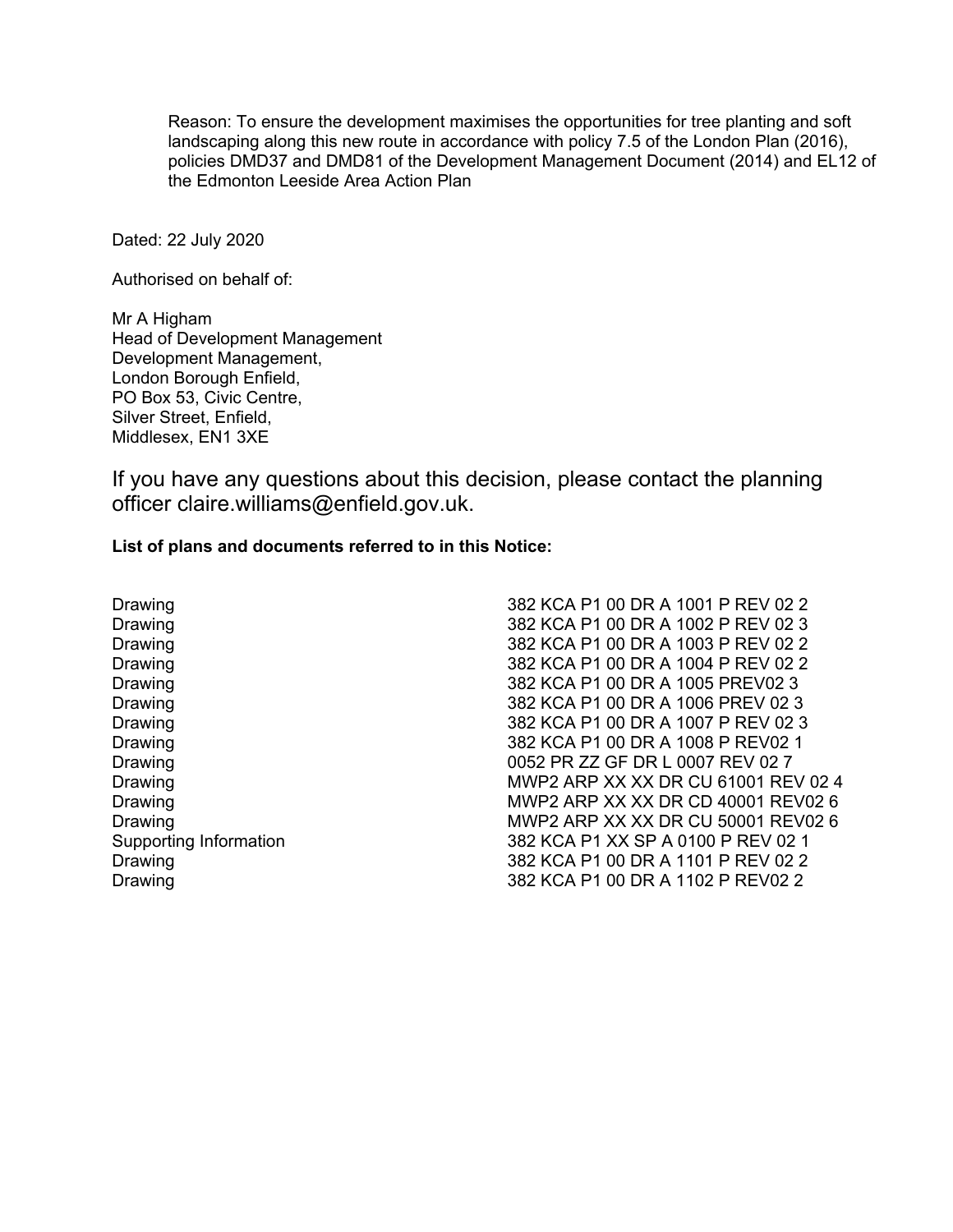Drawing Drawing Drawing Drawing Drawing Drawing Drawing Drawing Drawing Drawing Drawing Drawing Drawing Drawing Drawing Drawing Drawing Drawing Drawing Drawing Drawing Drawing Drawing Drawing Drawing Drawing Drawing Drawing Drawing Drawing Drawing Drawing Drawing Drawing Drawing Drawing Drawing Drawing Drawing Drawing

382 KCA P1 01 DR A 1103 P REV02 2 382 KCA P1 00 DR A 1104 P REV02 2 382 KCA P1 01 DR A 1105 P REV 02 2 382 KCA P1 00 DR A 1106 P REV 02 2 382 KCA P1 XX DR A 2101 P REV 02 2 382 KCA P1 XX DR A 2102 P REV 02 2 382 KCA P1 XX DR A 2105 PREV 02 2 382 KCA P1 XX DR A 2106 P REV 02 2 382 KCA P1 XX DR A 2107 P REV02 2 382 KCA P1 XX DR A 2109 P REV 02 2 382 KCA P1 XX DR A 2110 P REV 02 2 382 KCA P1 XX DR A 3101 P REV02 2 382 KCA P1 XX DR A 3102 P REV 02 2 382 KCA P1 XX DR A 3103 P REV 02 2 382 KCA P1 XX DR A 3104 P REV 02 2 382 KCA P1 XX DR A 3105 P REV 02 2 382 KCA P1 XX DR A 4101 P REV 02 2 382 KCA P1 00 DR A 4102 P REV 02 2 382 KCA P1 XX DR A 4103 P REV 02 2 382 KCA P1 XX DR A 4104 P REV 02 2 382 KCA P1 XX DR A 4105 P REV 02 2 382 KCA P1 XX DR A 4106 P REV 02 2 382 KCA P1 00 DR A 1201 P REV 02 2 382 KCA P1 00 DR A 1202 P REV 02 4 382 KCA P1 00 DR A 1203 P REV 02 2 382 KCA P1 00 DR A 1204 P REV 02 2 382 KCA P1 00 DR A 1205 P REV 02 2 382 KCA P1 00 DR A 1206 P REV 02 2 382 KCA P1 00 DR A 1210 P REV 02 2 382 KCA P1 XX DR A 2201 P REV 02 382 KCA P1 XX DR A 2202 P REV02 2 382 KCA P1 XX DR A 2203 P REV02 2 382 KCA P1 XX DR A 4201 P REV02 2 MWP2 ARP CW XX DR CH 71101 REV02 4 MWP2 ARP CW XX DR CH 71102 REV 02 6 MWP2 ARP CW XX DR CH 71103 REV02 4 MWP2 ARP CW XX DR CH 71201 REV02 2 MWP2 ARP CW XX DR CH 71202 REV02 2 MWP2 ARP CW XX DR CH 71621 REV02 1 MWP2 ARP CW XX DR CH 71622 REV02 1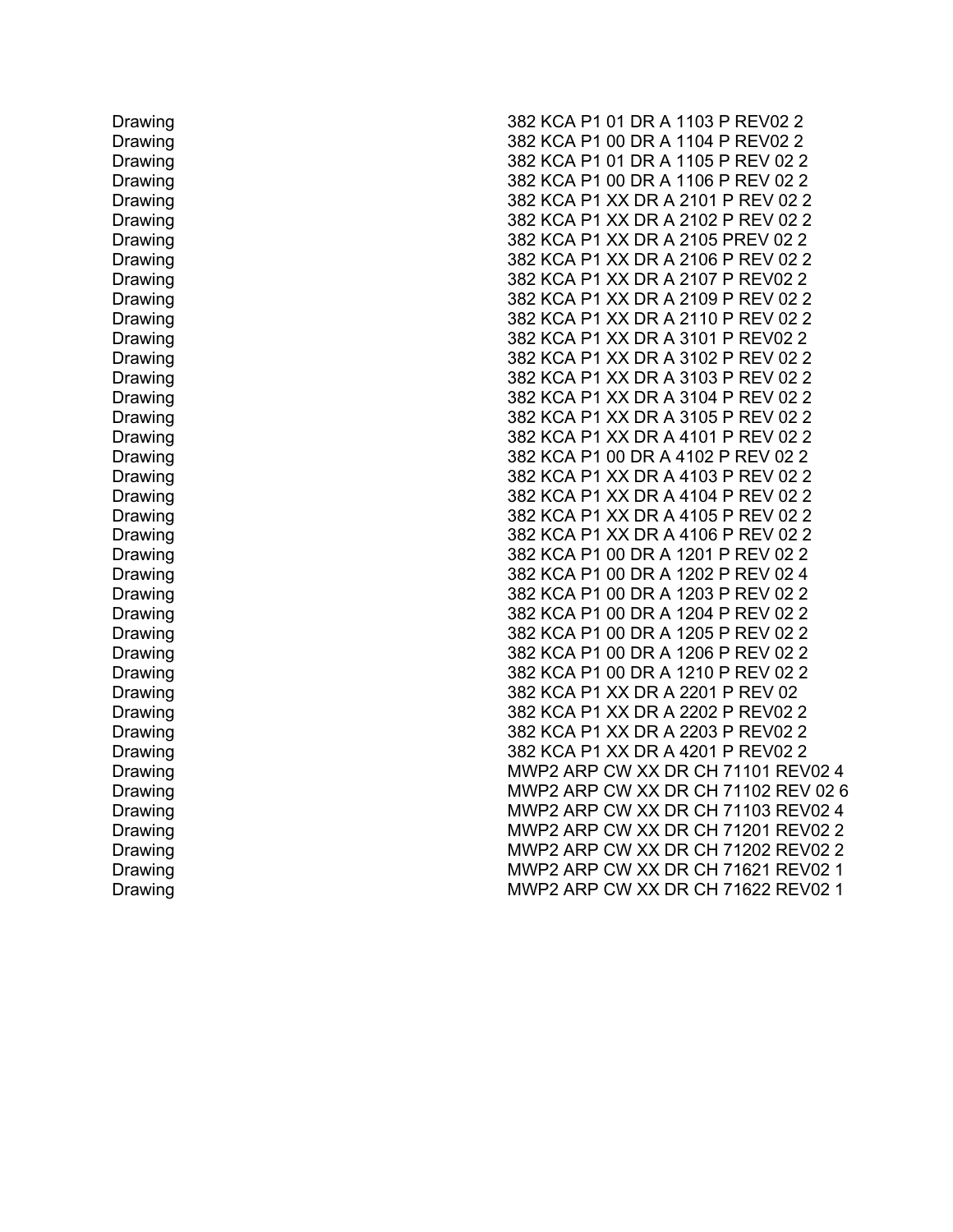Drawing Drawing Drawing Drawing Drawing Drawing Drawing Drawing Drawing Drawing Drawing Drawing Drawing Drawing Drawing Drawing Drawing Drawing Drawing Drawing Drawing Drawing Drawing Drawing Drawing Drawing Drawing Drawing Drawing Drawing Drawing Drawing Drawing Drawing Drawing Drawing Drawing Drawing Drawing Drawing

MWP2 ARP CW XX DR CH 71623 REV02 1 MWP2 ARP CW XX DR CH 71624 REV02 2 MWP2 ARP CW XX DR CH 71625 REVO2 2 MWP2 ARP CW XX DR CH 71626 REV02 2 MWP2 ARP Z6 XX DR CH 70201 REV02 3 MWP2 ARP Z6 XX DR CH 70301 REV 02 1 MWP2 ARP LL XX DR CH 72101 REV02 5 MWP2 ARP LL XX DR CH 72101 REV02 4 MWP2 ARP LL XX DR CH 72201 REV02 3 MWP2 ARP LL XX DR CH 72621 REV02 2 MWP2 ARP LL XX DR CH 72622 REV02 2 MWP2 ARP ZZ XX DR CH 73201 REV02 3 MWP2 ARP ZZ XX DR 73201 REV02 1 MWP2 ARP ZZ XX DR CH 73301 REV02 1 MWP2 ARP XX XX DR CH 70501 REV02 2 MWP2 ARP XX DR CH 70502 REV02 2 MWP2 ARP XX XX DR CH 70503 REV02 2 MWP2 ARP XX XX DR CH 70521 REV02 2 0052 PR ZZ GF DR L 1101 REV02 8 0052 PR ZZ GF DR L 1101 REV02 8 0052 PR ZZ GF DR L 1102 REV02 8 0052 PR ZZ GF DR L 1103 REV02 8 0052 PR ZZ GF DR L 1104 REV02 8 0052 PR ZZ GF DR L 1105 REV02 6 0052 PR ZZ GF DR L 1106 REV02 8 0052 PR ZZ GF DR L 1107 REV02 9 0052 PR ZZ GF DR L 1108 REV02 10 0052 PR ZZ GF DR L 1110 REV02 10 0052 PR ZZ GF DR L 1111 REV02 10 0052 PR ZZ GF DR L 1112 REV02 10 0052 PR ZZ GF DR L 1114 REV02 10 0052 PR ZZ GF DR L 1115 REV02 10 0053 PR ZZ GF DR L 1113 REV02 10 0052 PR ZZ GF DR L 1109 REV02 10 0052 PR ZZ ZZ SH L 9050 REV02 4 0052 PR ZZ ZZ SH L 9051 REV02 5 0052 PR ZZ GF DR L 1200 REV02 5 0052 PR ZZ GF DR L 1201 REV02 5 0052 PR ZZ GF DR L 1202 REV02 5 0052 PR ZZ GF DR L 1203 REV02 5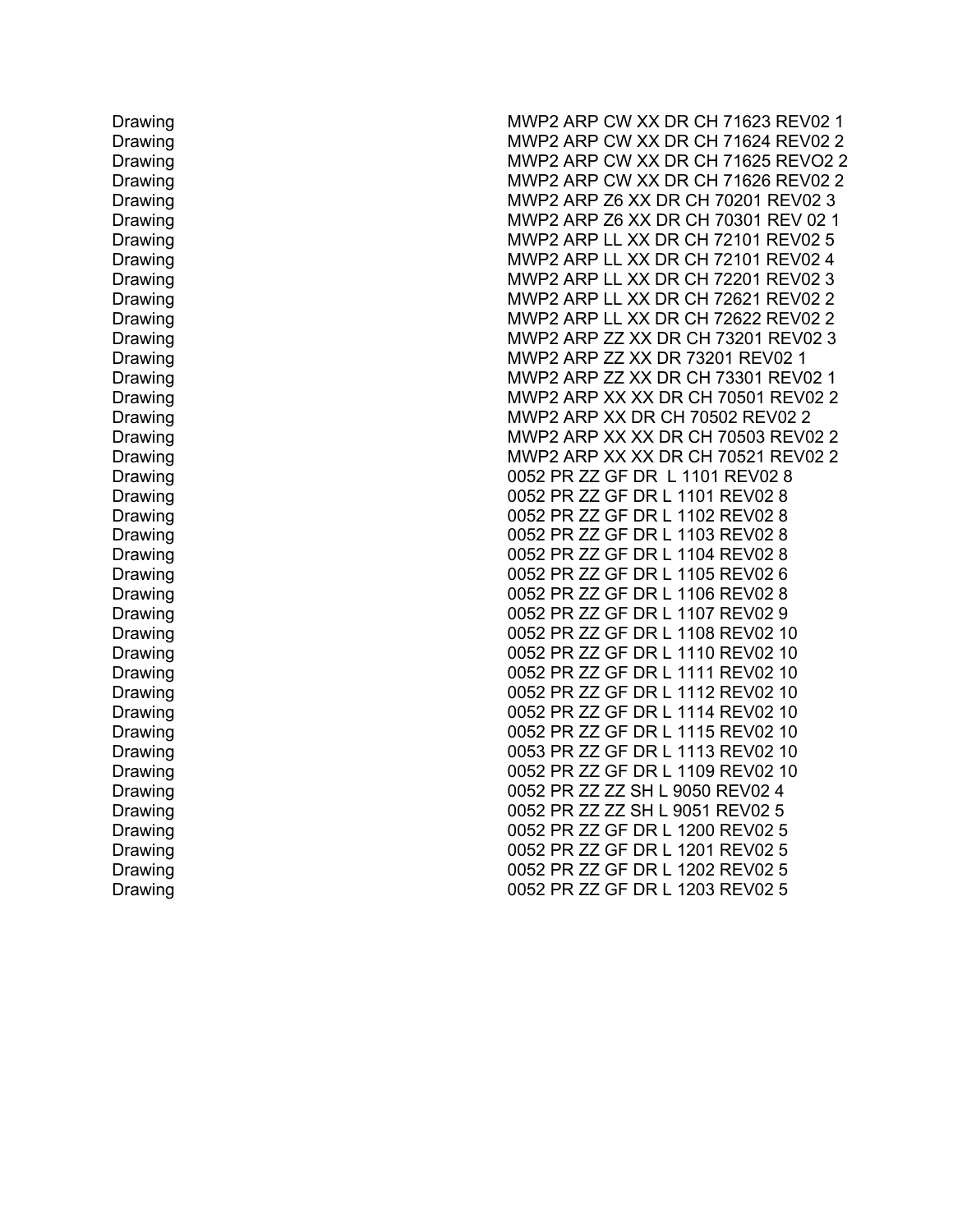Drawing Drawing Drawing Drawing Drawing Drawing Drawing Drawing Drawing Drawing Drawing Drawing Drawing Drawing Drawing Drawing Supporting Information Drawing Drawing Drawing Drawing Drawing Drawing Drawing Drawing Drawing Drawing Drawing Drawing Drawing Drawing Drawing Drawing Drawing Drawing Drawing Drawing Drawing Drawing Drawing

0052 PR ZZ GF DR L 1204 REV02 4 0052 PR ZZ GF DR L 1206 REV02 4 0052 PR ZZ GF DR L 1208 REV02 4 0052 PR ZZ GF DR L 1209 REV02 4 0052 PR ZZ GF DR L 1210 REV02 4 0052 PR ZZ GF DR L 1211 REV02 4 0052 PR ZZ GF DR L 1212 REV02 4 0052 PR ZZ GF DR L 1213 REV02 4 0052 PR ZZ GF DR L 1214 REV02 4 0052 PR ZZ GF DR L 1215 REV02 4 0052 PR ZZ ZZ DR L 2100 REV02 6 0052 PR ZZ ZZ DR L 2101 REV02 6 0052 PR ZZ ZZ DR L 2101 REV02 6 0052 PR ZZ ZZ DR L 2103 REV02 6 0052 PR ZZ ZZ DR L 2150 REV02 7 0052 PR ZZ ZZ DR L 2151 REV02 7 0052 PR ZZ ZZ SP L 0001 REV02 5 0052 PR ZZ ZZ D L 6000 REV02 3 0052 PR ZZ ZZ D L 6001 REV02 3 0052 PR ZZ ZZ D L 6010 REV02 3 0052 PR ZZ ZZ D L 6020 REV02 3 0052 PR ZZ ZZ D L 6040 REV02 3 0052 PR ZZ ZZ D L 6021 REV02 4 0052 PR ZZ ZZ D L 6022 REV02 3 0052 PR ZZ ZZ D L 6030 REV02 3 0052 PR ZZ ZZ D L 6100 REV02 3 0052 PR ZZ ZZ D L 6110 REV02 3 0052 PR ZZ ZZ D L 6200 REV02 3 0052 PR ZZ ZZ D L 6201 REV02 3 0052 PR ZZ ZZ D L 6202 REV02 3 0052 PR ZZ ZZ D L 6203 REV02 2 0052 PR ZZ ZZ D L 6204 REV02 2 0052 PR ZZ ZZ D L 6302 REV02 4 0052 PR ZZ ZZ D L 6303 REV02 4 0052 PR ZZ ZZ D L 6304 REV02 4 0052 PR ZZ ZZ D L 6305 REV02 4 0052 PR ZZ ZZ D L 6306 REV02 3 0052 PR ZZ ZZ D L 6307 REV02 3 0052 PR ZZ ZZ D L 6309 REV02 2 0052 PR ZZ ZZ D L 6310 REV02 6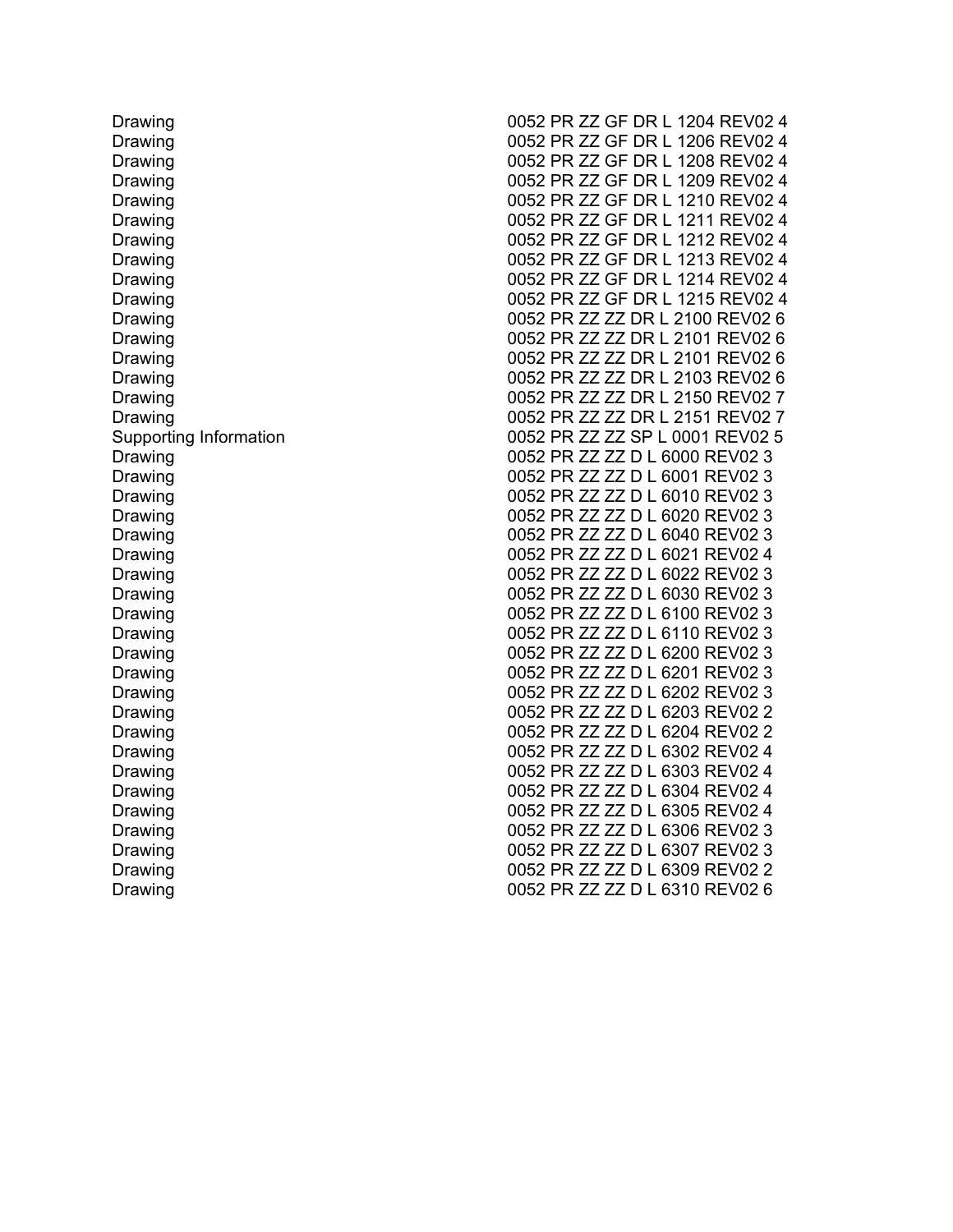| Drawing | 0052 PR ZZ GF DR L 6311 REV02 4    |
|---------|------------------------------------|
| Drawing | 0052 PR ZZ GF DR L 6312 REV02 4    |
| Drawing | 0052 PR ZZ GF DR L 6313 REV02 4    |
| Drawing | 0052 PR 77 77 DR L 6314 REV02 4    |
| Drawing | 0052 PR ZZ ZZ DR L 6315 REV02 4    |
| Drawing | 0052 PR ZZ ZZ DR L 6316 REV02 0    |
| Drawing | 0052 PR ZZ ZZ DR L 6317 REV02 0    |
| Drawing | 0052 PR ZZ ZZ DR L 6318 REV02 0    |
| Drawing | 0052 PR ZZ ZZ DR L 6319 REV02 0    |
| Drawing | MWP2 ARP XX XX DR CE 30001 REV02 3 |
| Drawing | MWP2 ARP XX XX DR CE 30002 REV02 3 |
| Drawing | MWP2 ARP XX XX DR CE 31101 REV02 2 |
| Drawing | MWP2 ARP XX XX DR CE 31001 REV02 5 |
| Drawing | MWP2 ARP XX XX DR CE 31002 REV02 5 |
| Drawing | MWP2 ARP XX XX DR CF 80301 REV02 5 |
| Drawing | MWP2 ARP XX XX DR CF 80302 REV02 5 |
| Drawing | MWP2 ARP XX XX DR CF 80303 REV02 5 |
| Drawing | MWP2 ARP XX XX DR CF 80304 REV02 5 |
| Drawing | MWP2 ARP XX XX DR CF 80305 REV02 5 |
| Drawing | MWP2 ARP XX XX DR CF 80306 REV02 5 |
| Drawing | MWP2 ARP XX XX DR CF 80502 REV02 4 |
| Drawing | MWP2 ARP XX XX DR CF 80307 REV02 2 |
| Drawing | 382 KCA P1 XX DR A 2111 P REV 02 2 |
| Drawing | MWP2 ARP XX XX DR CF 80501 REV02 4 |
|         |                                    |

## **Additional Information**

1 In accordance with condition 9 of the permission, the applicant is reminded that samples of the following proposed external materials shall be submitted to the Local Planning Authority for approval:

Q22/150B Hot rolled asphalt with decorative surface dressing Q25/200A York stone flags Q24/130A Granite setts with mortar joints - Type 01 Q25/130B Granite setts with mortar joints - Type 02 Q25/610A Concrete setts type 01 - parkside H42/001A Abutment Type 1 - Smoked Brick Precast Panels E05/001B Abutment Type 2 - In situ Exposed Aggregate H42/001B Retaining Wall Type 1 - Smoked Brick Precast Panels E05/002B Retaining Wall Type 2 - In situ Exposed Aggregate